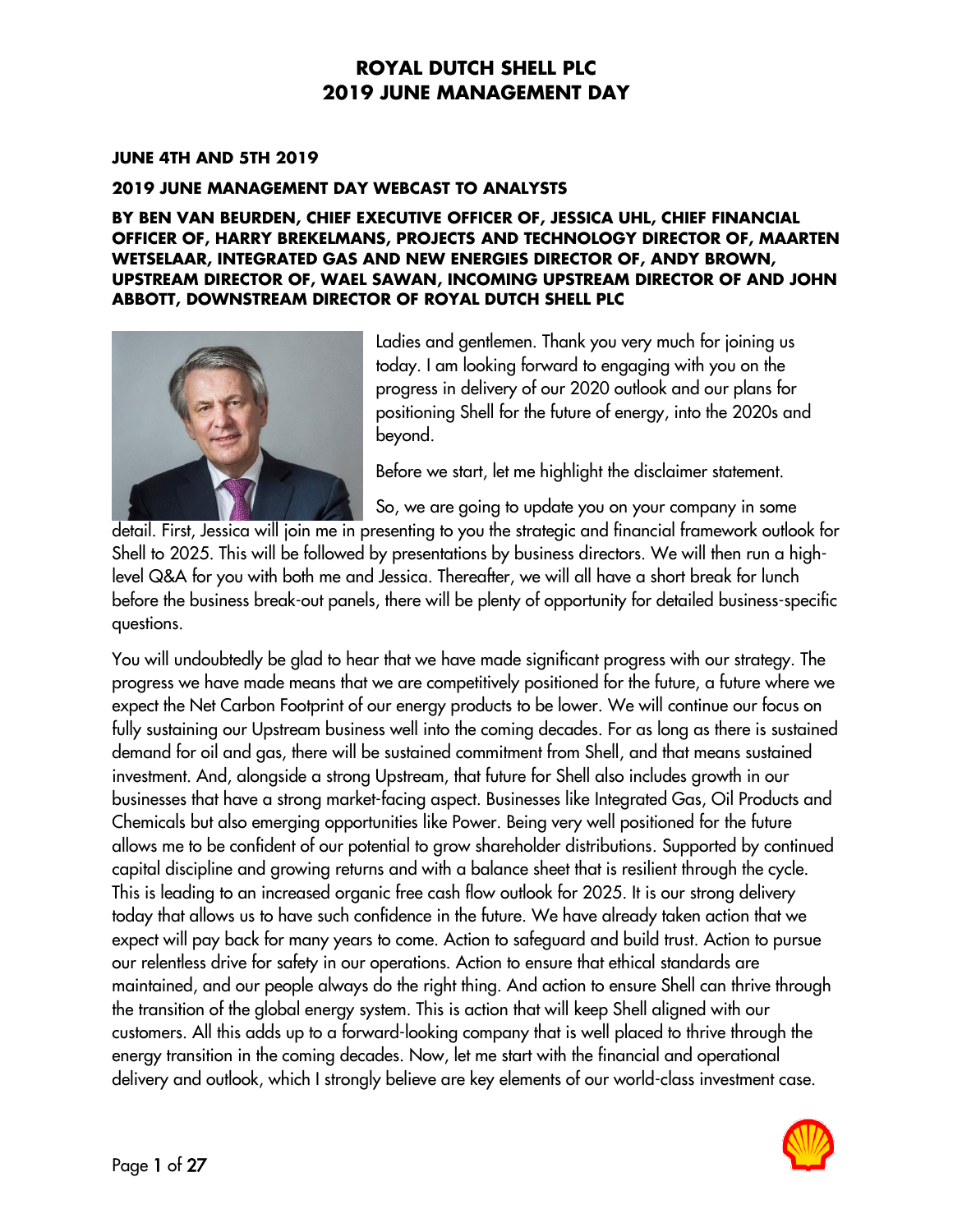Over the past few years many of you have told us how you have come to appreciate our clarity of purpose. We are proud of that. Our strategy is clearly working. In recent years we have transformed the financial metrics of our business. We have substantially de-risked the delivery of our 2020 commitments. That has meant, for a start, more cash. We are on track to deliver a revised, post-IFRS 16, outlook of around \$28 to \$33 billion of organic free cash flow in 2020. This strong cash flow generation has allowed us to progress well with our \$25 billion share buyback programme. The success of our strategy has also meant higher returns, with ROACE on track to now be around 10% by the end of 2020. Implementing our strategy has brought down debt, meaning gearing is well within reach of 25% by the end of 2020. And, finally, you may remember that we introduced the metric of cash capex earlier in the year. We believe this is a better cash-based metric to evaluate our capital spend and prevents distortions from accounting impacts. Until 2020, we expect to stay within a cash capex range of \$24-\$29 billion per annum with a hard ceiling at \$29 billion. Let me now give you some insight into what we expect our strategy to deliver as we look towards 2025. First, we plan to be generating some \$35 billion of organic free cash flow by 2025. This strong cash outlook will create the potential to distribute to our shareholders a cumulative cash amount of \$125 billion or more over the 5-year period from 2021 to 2025. Distributions are expected to come as a combination of dividends and share buybacks. Second, we expect our continued capital efficiency programmes and disciplined approach to investments to yield results. We expect a return on average capital employed of more than 12% by the end of 2025. Third, we will continue to maintain a strong balance sheet and expect our gearing to be within a range of 15% to 25% through the cycle. Finally, the cash capex outlook required to deliver these results. We expect cash capex to average around \$30 billion per annum over the 2021 to 2025 period. While the average cash capex spend over the period is expected to be \$30 billion, we allow for some variation in the annual spend. But, even with that flexibility, we are setting an annual ceiling of \$32 billion for each year over the period. Of the \$30 billion average, some \$20 billion per annum would be required to sustain our portfolio and deliver cash flow from operations at 2020 levels. The outlook is mostly based on organic growth. The \$30 billion average cash capex only includes a modest inorganic spend of up to \$1 billion. To ensure continuity, the 2025 outlook is based on an oil price of \$60 per barrel 2016 real terms, the same premise as used for the Management Day in 2017.

So, I have outlined how our strategic direction has translated into financial results and how we expect that progress to continue. I would now like to highlight the effect of this performance on our competitive position. For us to be a world-class investment case requires industry-leading outcomes. We have been delivering industry-leading cash flows over the past 11 quarters and we have also improved our return on average capital employed over the years and we are now on par with our peers. Our brand is second to none in our industry. We are building on the strength of the brand and the trust in our products to further grow our customer-facing businesses.

Much of what I have talked about so far concerns Shell's progress towards being a world-class investment case. And now I would like to spend some time on another of our strategic ambitions. To sustain a strong societal licence to operate. Without a strong societal licence to operate, without trust, we cannot and will not be a world-class investment case nor thrive through the energy transition. Securing a strong societal licence to operate requires three things: The first is to cause no harm to

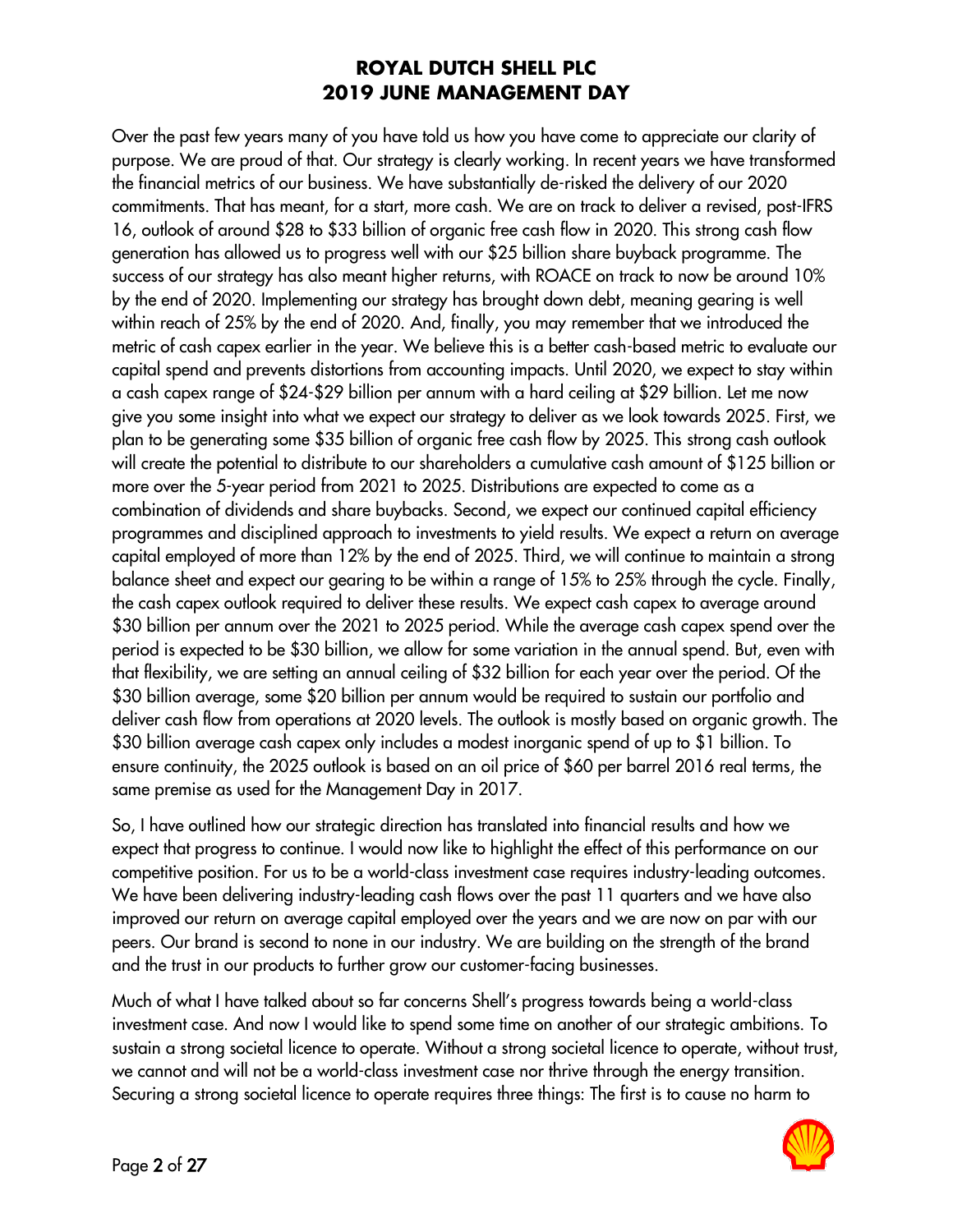people and no harm to the environment. These are the basics of being in business. It requires strong operational HSSE performance. It requires ethical and respectful behaviours by all of our staff and contractors. The second requirement for a strong societal licence to operate is to make and sell good products, that our customers want and need. Customers want products that have the lowest possible environmental impact, and we intend to sell such products that are also commercially viable. The third element is to contribute to society. It is by contributing that we can be a valued and trusted part of that society. At its most basic, for Shell this means supplying energy, providing employment, bringing local investment and prosperity with our projects, collecting and paying many billions in tax. We want to make a substantial contribution to improving people's lives by providing access to energy to those who do not have a reliable, safe connection today. To secure a strong societal licence to operate we must ensure the right performance and behaviours. All of this is the right thing to do. And I expect you to expect nothing less from Shell.

Our strategy today is set against several global trends. We believe that a growing population and rising living standards are likely to continue to significantly increase energy demand for years to come. While the world needs to find a way to meet this growing demand,  $CO<sub>2</sub>$  emissions need to fall to counter climate change. Last year we released our Sky scenario; a technically possible, but challenging pathway for society to achieve the goals of the Paris Agreement. The scenario outlines how electricity is expected to become a much bigger part of the primary energy mix, because of changes in consumer energy demand. These trends help us to shape our portfolio to be fit for the future. While liquid and gaseous fuels, including biofuels, will continue to be an important part of the energy mix, over time electricity needs to play a bigger part in the world if it is to meet the goals of the Paris Agreement.

Organising our businesses into the seven strategic themes has served us well to focus our investment priorities and execute our strategy of driving delivery. In recent years, we have grouped these themes into Cash Engines, Growth Priorities and Emerging Opportunities. Our businesses have evolved and so has the external environment, rendering these groupings somewhat obsolete. So, we are refreshing the way we group the strategic themes to better communicate our portfolio strategy. We now group these themes into Core Upstream themes which generate strong cash flow, Leading Transition themes which will be critical for us to capitalise on the energy transition to a lower-carbon future, and an Emerging Power theme which will capture value from the growth in electricity consumption. The Core Upstream themes comprise Deep Water, Shales and Conventional Oil and Gas. As the label implies, these themes are core to Shell. We will sustain their strong cash generation through the coming decades. The market-facing Integrated Gas, Chemicals and Oil Products businesses are where we already have a leading position in the industry. We intend to extend this leadership as we see these businesses as cornerstones for Shell as we thrive through the Energy Transition. The Power theme will focus on creating business models to support the evolving customer demands for more electricity through the Energy Transition. This is an emerging theme for Shell. We will plan our steps carefully, but with conviction, as we prove the investment case before scaling up. The refreshed grouping continues to provide clarity about our strategy and expectations in relation to returns as well as risks and opportunities.

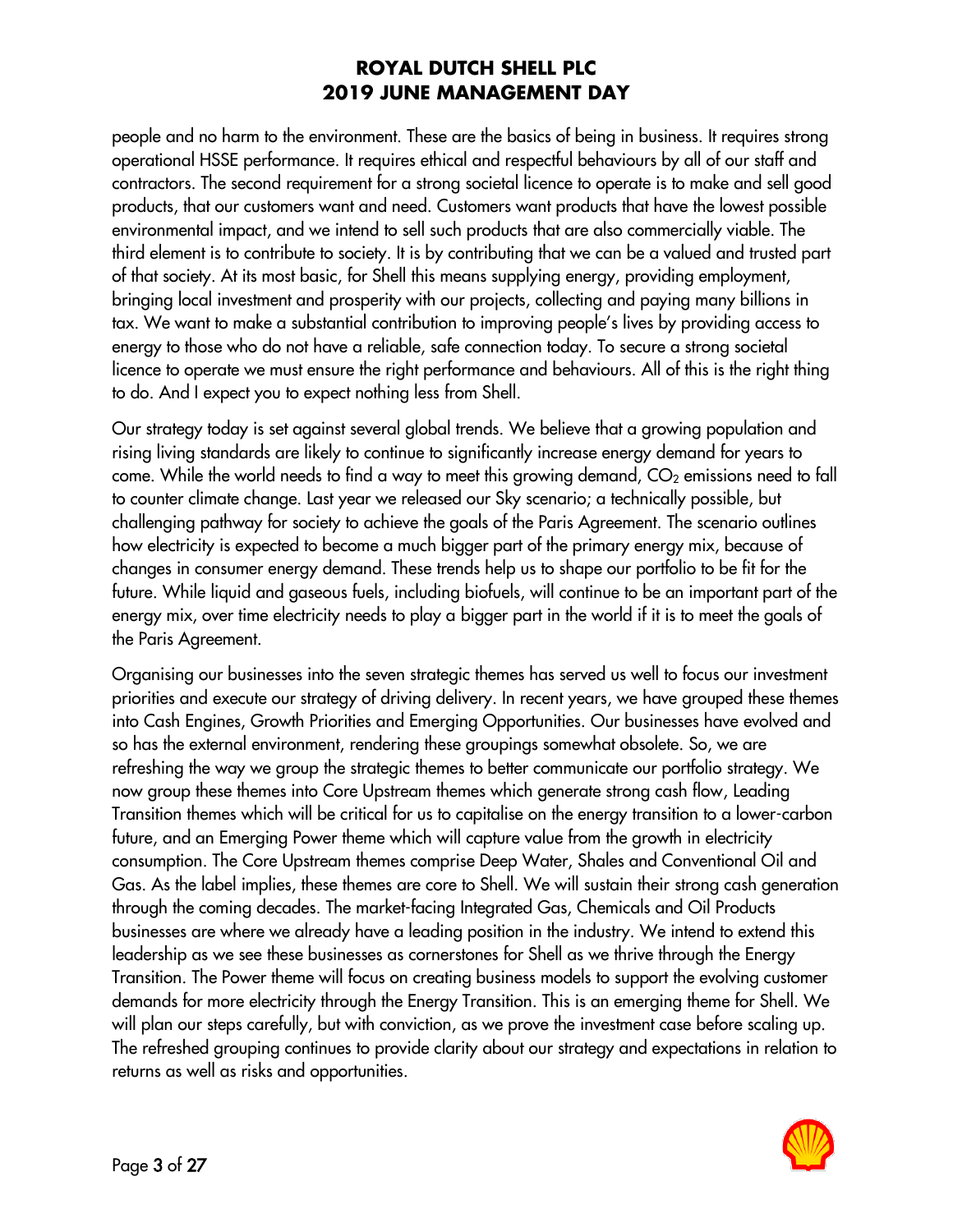Let me give a touch more flavour to the specific themes. We have a very strong position in Deep Water where we generate high margins through focused cost management. We are a top quartile operator in Shales with strong basin positions and we aspire to be cash positive in this business in 2019 and we were already cash positive in the Permian last year. We have a deep funnel of projects in our Conventional Oil and Gas business. Our Integrated Gas business is a market leader. It generates competitive returns and more resilient cash flows compared with our peers through deep optimisation capabilities. The gas business is expected to play a critical role in meeting our Net Carbon Footprint ambition by enabling natural gas to displace higher-carbon fuels. Petrochemicals demand is set to grow above GDP growth levels. And chemical products are expected to play a role in lowering the carbon intensity of the global economy. They are less resource-intensive compared with alternatives and they are lighter, which enables energy efficiencies. The integrated nature of the Oil Products business and our trading optimisation capabilities make this business resilient to market downturns. It is strongly positioned to offer new customer choices in response to energy system changes, thereby playing an important role in meeting the challenges of the Energy Transition. John will provide more details in his session on the Downstream themes. Our Power theme is, in turn, well positioned to respond to evolving customer preferences, identifying sources of value in an increasingly dynamic sector. As I said before, we must absolutely ensure we get our approach right for this theme and we will not get ahead of ourselves. Our conviction to find value in this theme, will be backed up by a clear track record and proof points. Maarten will discuss both the Integrated Gas theme and the Power theme in more detail in his presentations.

To demonstrate the robustness of the project funnel I would like to highlight some high-level expected business milestones in the period from 2019 to the end of 2025. We expect to take more than 40 final investment decisions on major projects across our businesses and we plan to start up more than 35 major projects. For a more detailed list of projects, I refer you to our back-up slides. I would also like to reiterate the outlook provided at our Downstream Open House last year, when we expressed our intent to open more than 10,000 new retail sites and to add more than 10 million new daily customers in the period to the end of 2025.

Now, I would like to break down the figures for the outlook for 2025 that I shared earlier. As I mentioned, we need to spend around \$20 billion each year of cash capex to sustain our operating cash flow at the 2020 level. And remember: the focus is on the delivery of cash and not on maintaining production levels. We have also detailed the total cash capex ranges, so including growth capex, for each theme. All this adds up to an average of \$30 billion per annum during 2021 to the end of 2025 with a ceiling of \$32 billion in any year. This investment in growth is expected to deliver an organic free cash flow of about \$35 billion in 2025. As you will notice, most of the Upstream strategic themes cash capex is spent on sustaining cash flow delivery with modest growth options. The main investment in growth is expected to gravitate towards the market-facing transition themes and eventually also to Power. Some of these growth options are expected to start to deliver cash beyond 2025. Delivering high-value projects is expected to raise our return on average capital employed to more than 12% by the end of 2025.

We demonstrate here an attractive evolution of our shareholder distribution story. In the 2011 to 2015 period, we paid out more than \$51 billion to shareholders in cash dividends and share

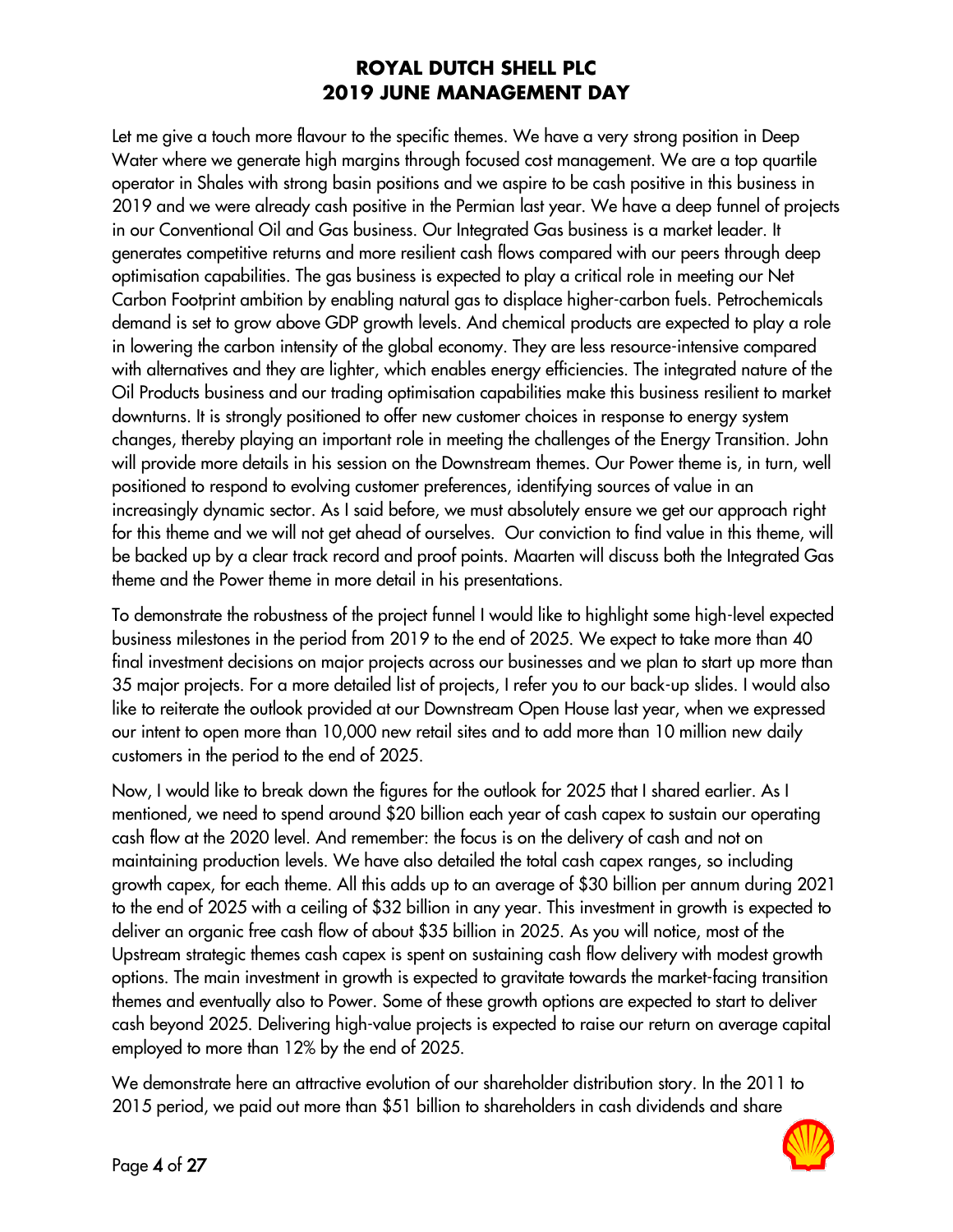buybacks. That was at a \$97 per barrel Brent price. In the period 2016 to end-2020, we expect to distribute more than \$90 billion including the \$25 billion share buyback programme currently under way. Looking to the 2021 to end-2025 period, we expect to have a cash potential of \$125 billion or more to be available to distribute to shareholders over the period. That is half of the market cap of Shell. We are fully committed to our current dividend per share and we expect any dividend growth to be resilient. We plan to increase our dividend cover and any dividend per share growth is planned to be complemented by further share buybacks to reduce the share count. We expect to grow the dividend per share when we have a clear line of sight to completing the ongoing \$25 billion share buyback programme. The founding assumption for the cash potential is a gearing level of around 20%, in the middle of the outlook range of 15%-25%. The cash potential is based on organic growth assumptions and if we identify any opportunities to add substantial value through major inorganic moves these would require decisions to be made on a case-by-case basis.

Finally, I would like to share some of the levers that we will pull to deliver our 2025 outlook. Delivering an increase in cash flow from operations versus 2018 actuals is one. Delivering growth through major project investment decisions is another. Competitive operating cost and capital efficiency are also important levers we use to create value. We plan to drive unit operating cost per barrel down to less than \$9 per barrel of oil equivalent in our Upstream business. For our Global Commercial and Retail businesses, the focus is on driving up the Marketing Opex yield to above 65% by the end of 2025. Capital efficiency leads to increases in organic free cash flow while driving up returns. It is a very important lever. We intend to achieve average forward-looking break-even prices of around \$30 per barrel in our Upstream business while driving down the average unit technical cost of Integrated Gas projects to around \$5 per MMBtu. Delivering the cash in a resilient manner requires ensuring that our business models are future-proof. This means making progress towards achieving our Net Carbon Footprint ambition and short-term targets. In summary, we continue to implement the strategy that has served Shell and Shell's shareholders so well over recent years. The successful implementation of that strategy allows us to be confident in the delivery of our 2020 outlook. Our faith in that strategy also allows us to set out an ambitious but achievable 2025 outlook.

With that, let me hand over to Jessica.



Good morning ladies and gentlemen. Today I am looking forward to sharing how our strong financial delivery is set to continue beyond 2020. I would first like to start by reflecting on what we have achieved since 2016 and the BG acquisition.

When we announced the BG acquisition, we made a number of promises, and we have been delivering on each one of them. And equally important, we created momentum that we have used to transform Shell. In 3 years, we have integrated BG, a

\$65 billion company, and divested \$30 billion in assets. We started up new projects that generated additional cash of \$10 billion. We restructured our organisation and ways of working, which has led to cost reductions of some \$10 billion. And, at the same time, we also transformed our approach to the financial framework, bringing greater clarity and discipline to drive robust and sustainable

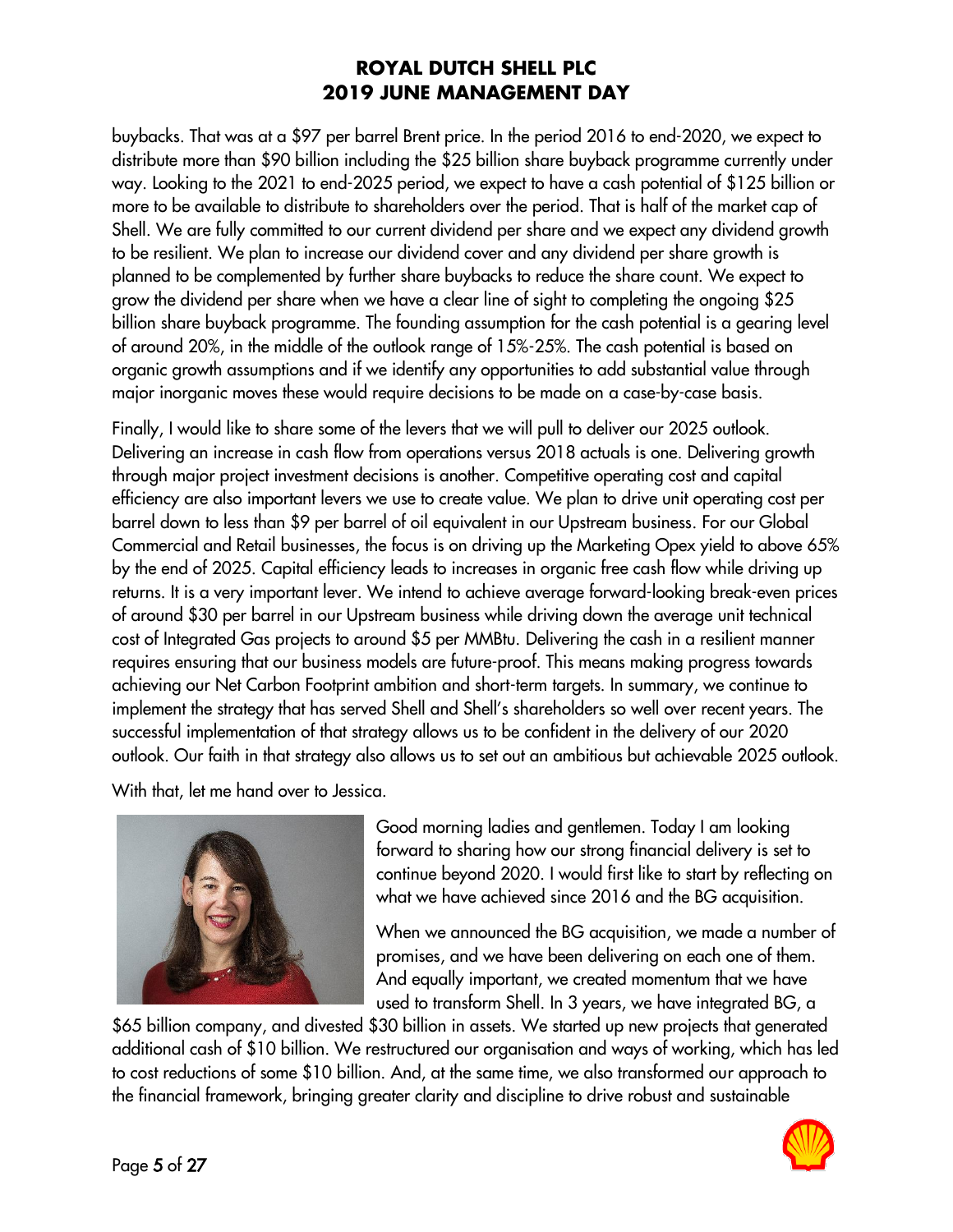outcomes. In these same 3 years, we reduced net debt by \$28 billion, cancelled the scrip dividend programme and launched the share buyback programme. So, we have kept our promises and have transformed Shell. And I am confident that we can continue delivering on our promises for 2020 and beyond.

By 2020, we seek to sustainably achieve gearing of 25% on a post-IFRS 16 basis, which is our proxy for a strong double A credit rating. We remain disciplined with our capital decisions, and plan to spend between \$24 and \$29 billion on cash capex per year for 2019 and 2020, also on a post-IFRS 16 basis. This outlook is equivalent to our previous capital investment range. And we are on track to complete our share buyback programme and deliver organic free cash flow of \$28 to \$33 billion by 2020, which is equivalent to our previous target on an IAS 17 basis.

But as I said at the beginning, we have been delivering more than promises. We have reshaped Shell, through big and small steps. With company-wide programmes, such as upgrading the portfolio, as well as with asset-level programmes, such as increasing availability, we have shifted the culture of our company, as seen in our approach to cost management, and we have refreshed our people strategy, to sustainably deliver industry-leading performance.

Starting with reshaping the portfolio, in the past 3 years we have simplified our portfolio tremendously, allowing us to focus on where we have a competitive advantage. We have exited Oil Sands in Canada, Downstream in Argentina and Japan, Upstream in Ireland and Gabon, and Integrated Gas in Thailand and New Zealand, and we simplified our operations in many other countries. Our reshaped and improved asset base generates more cash than before. We have invested in high-margin projects and divested low-margin assets. Value over volume. In Upstream, we have shifted our capital employed from low-margin barrels in mature markets in the Middle East, Europe and North Africa, and have invested in high-margin barrels in Brazil and the Gulf of Mexico.

And we can see the results of these portfolio decisions in our numbers. Our unit cash flow for Upstream and Integrated Gas has increased significantly in 3 years. We now outperform most of our peers by some distance. And besides the higher value we get from our barrels, we have achieved more balance with our portfolio. If you look at the cash generation from our businesses, you can see how our cash flow from operations has become more diversified. This makes us more resilient and competitive through the commodity cycle.

And as we have improved our portfolio with our divestment decisions, we have also applied the same focus and discipline to our investment decisions. Investors often ask me about how we ensure robust capital stewardship in Shell. This is an area where we adopted best practices from BG. To improve capital allocation, we have taken several steps to increase the quality of our decisionmaking. In our Capital Investment Committee, we consider all organic and inorganic opportunities above a threshold. I am a member of this committee, together with Ben, the business directors and subject matter experts. This committee is supported by an independent team of experts, who provide unbiased assurance. We bring diverse expertise to the table to provide robust review and challenge to each opportunity. Opportunities are assessed against a breadth of strategic, financial and non-

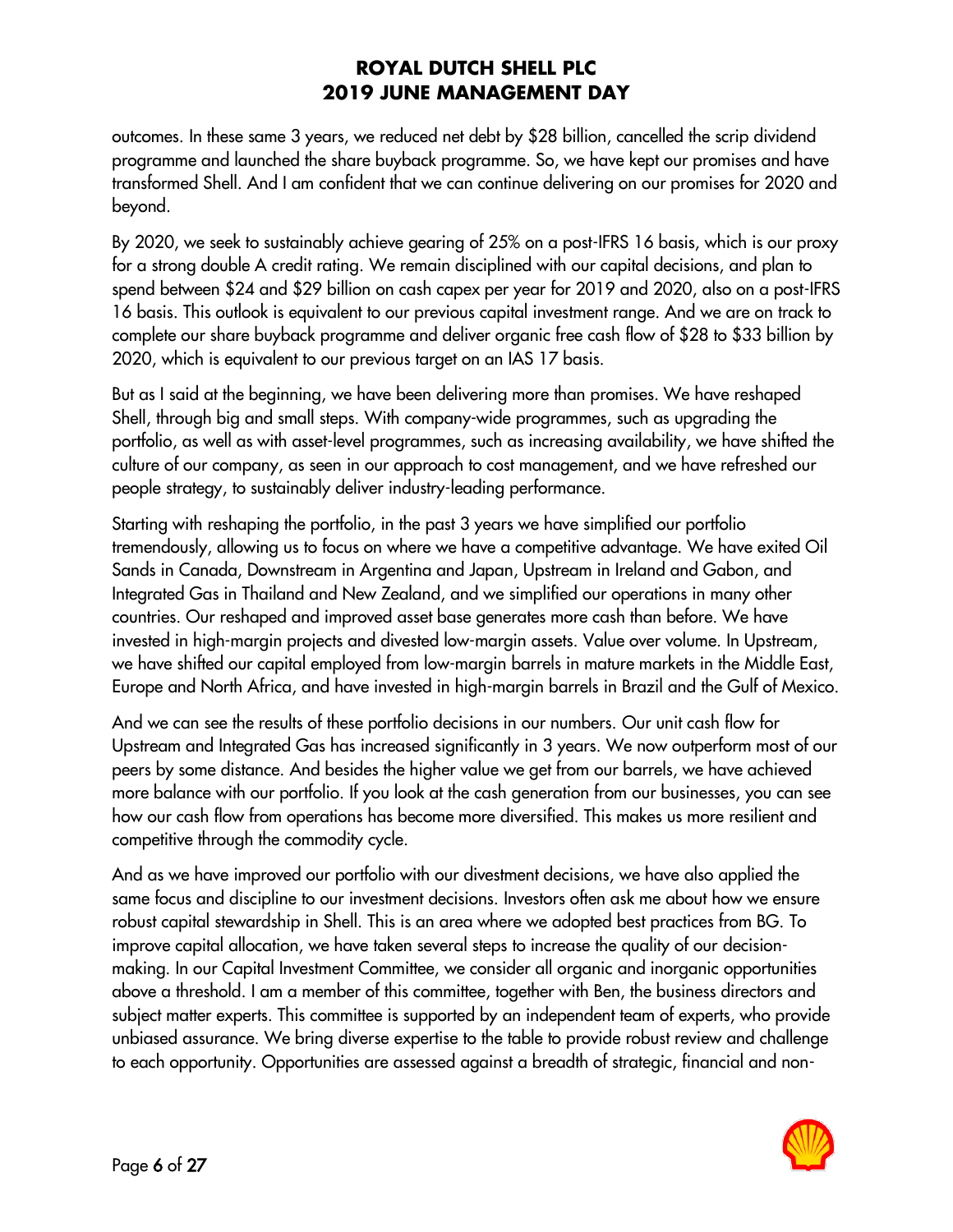financial criteria, which drives consistency and discipline in our capital allocation. This has proved to be an excellent investment of our time and has raised the bar for capital investment proposals.

The shift in Shell is also reflected in our people strategy. In the last 3 years, as we sought to reduce our cost base and achieve the BG synergies, we also sought to reduce internal complexity. This has had a number of effects, we reduced the number of people required to do the same work and we gave people larger roles and greater accountability. At the same time, we built more capability with our Business Operation Centres in Manila, Kuala Lumpur, Chennai, Bangalore and Krakow. In these centres, we concentrate our HR, Finance and IT activities among others, and also business processes, reducing cost and improving outcomes. Overall, we have reduced our employment costs by 22% since 2015, but costs and processes alone are not the only changes in our people strategy. We now have a more diverse organization, in gender, nationality as well as thought and experience, which we believe will support our success into the future. Further, we saw improvements in our scores on staff engagement levels and staff support for the direction of our company, during the same period. So, with all the changes in the last 3 years, we have a more engaged organisation, which is essential for our long-term success.

As we transformed Shell, we transformed our approach to cost management. We have rolled out a number of global programmes to simplify, standardise, eliminate and automate activities, which represented more than simple cost-cutting, our approach is based on a critical assessment of how value is created, and risks are managed, with costs as a resource to be deployed. With these initiatives we have significantly reduced costs across Shell. Combined, our support functions, such as HR, IT and Finance, together with our Projects & Technology organisation, lowered their costs by almost \$5.5 billion in 3 years. Harry will talk further about how we have transformed the Projects & Technology organisation. And we have the ambition to do more.

With this transformation in our culture and portfolio, we have created a strong foundation to deliver a world-class investment case to our shareholders well into the next decade and beyond. In fact, our priorities remain the same. We will keep our focus on growing free cash flow and returns and maintaining a robust balance sheet to remain resilient through the commodity cycle. So, we can generate the cash capacity to increase distributions to our shareholders.

In order to sustain and grow value, we will continue re-balancing our portfolio into the next decade. In 2025, our Core Upstream themes should continue generating substantial cash flow, with increased contributions from Shales providing a more balanced Upstream portfolio. At the same time, we see around half of our capital going to the Leading Transition themes, mostly to Integrated Gas, which is expected to increase cash flow beyond 2025. Gradually, we are shaping the portfolio to ensure we are competitive for the Energy Transition.

While on the portfolio side we need to continually re-balance and high-grade, there are other areas that remain unchanged. This is the case with our commitment to capital discipline and our focus on free cash flow and returns. For 2025, we are upgrading our outlook to deliver some \$35 billion of organic free cash flow.

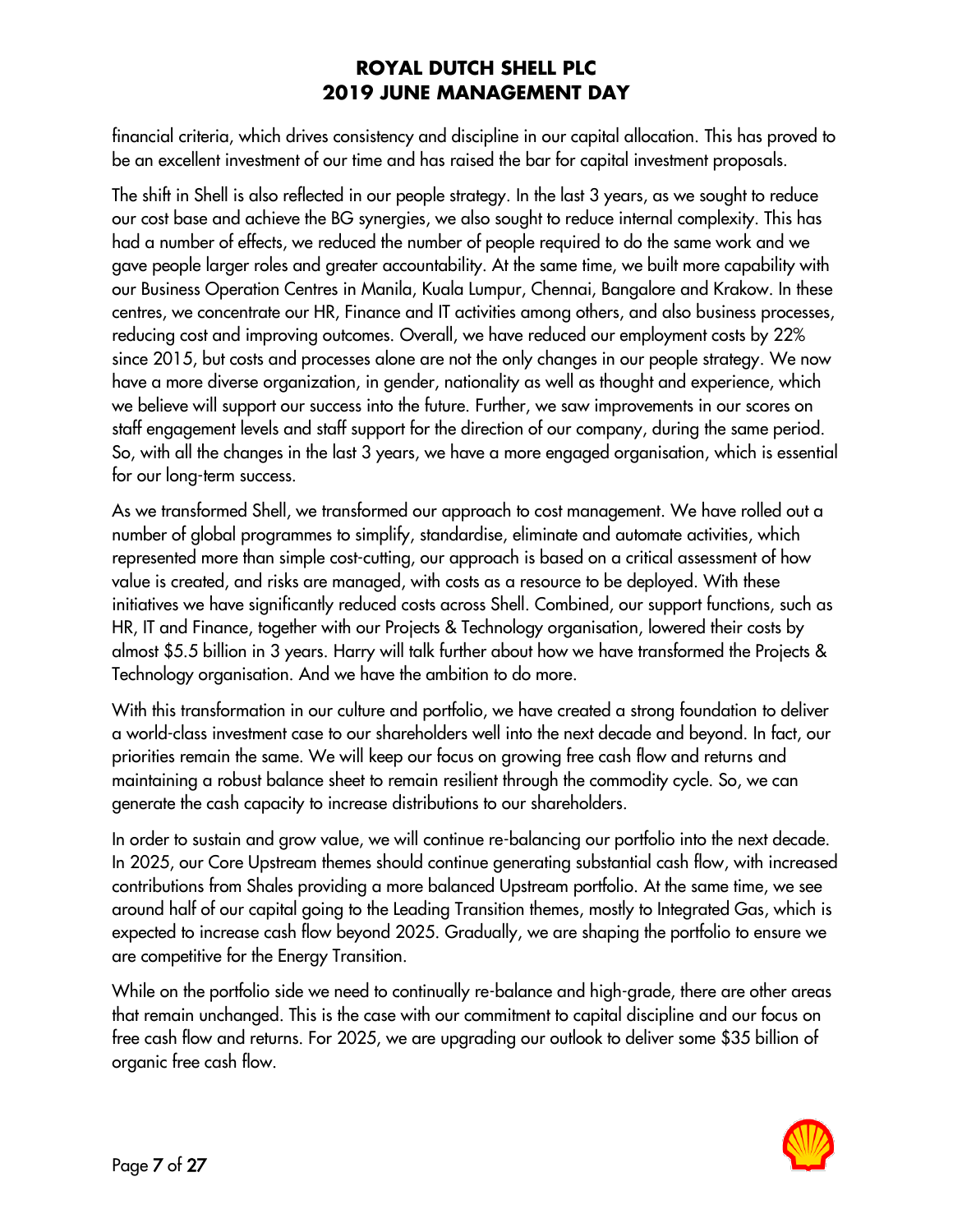There are also no major changes to how we look at our priorities for cash post-2020. We will continue to reduce net debt, pay dividends, invest in the business to sustain cash flow and keep our gearing between 15% and 25%, while any cash surplus will be invested to grow our business and/or further distributed to shareholders. Inorganic opportunities, acquisitions and divestments, will be evaluated separately when they arise.

In our sector it is essential to have a resilient balance sheet to manage volatility. We target a range of 15% to 25% gearing through the cycle, which means that when industry conditions are favourable, we plan to reduce gearing to build resilience, so we can use this flexibility during the trough of the business cycle to retain a resilient balance sheet or make counter-cyclical investments if the right opportunities surface. This way we remain competitive through the cycle and ensure strong sustainable shareholder distributions.

A resilient balance sheet combined with the strategy, portfolio and operational capability we have established will enable significant levels of cash generation through the next decade. This translates into the potential for more than \$125 billion of cumulative shareholder distributions from 2021 until the end of 2025, which are expected to come in the form of further share buybacks as well as growth in dividend per share. Our progressive dividend policy is very important to us, as is our disciplined financial framework. This means that we must ensure any growth in dividend per share is resilient through the business cycle. So, we expect to increase dividends per share once the completion of the current \$25 billion share buyback programme is in sight. Dividend per share growth will be complemented with share buybacks to reduce the share count and over time the amount of the total dividends are expected to reduce.

So, let me recap before I give the floor to Harry. Our reshaped portfolio can generate more value than before. This solid base gives us confidence in delivering on our promises for 2020, which are now substantially de-risked. And we see an even more promising outlook for 2025. With substantial potential to grow shareholder distributions into the next decade. This is how we are delivering a world-class investment case, today and in the future. With that, let me hand over to Harry.



Thanks Jessica. Ladies and gentlemen, today I will talk about two things. First, our Net Carbon Footprint ambition and then some detail around our exceptional progress in Projects & Technology. First, climate change is a challenge that involves each and every one of us from consumers to communities, industries to governments. You would have heard too, about the significant steps that we are taking. In December 2017, we announced an ambition to reduce the Net Carbon Footprint of the energy products we sell by about half by 2050, and by about 20% by 2035.

In practice, our Net Carbon Footprint ambition starts with ensuring our own operations use energy as efficiently as possible. But as the previous slide showed, most of the emissions associated with our energy products come from our customers' use of those products. So, achieving our Net Carbon Footprint ambition means that we have to change the make-up of our product portfolio. On this

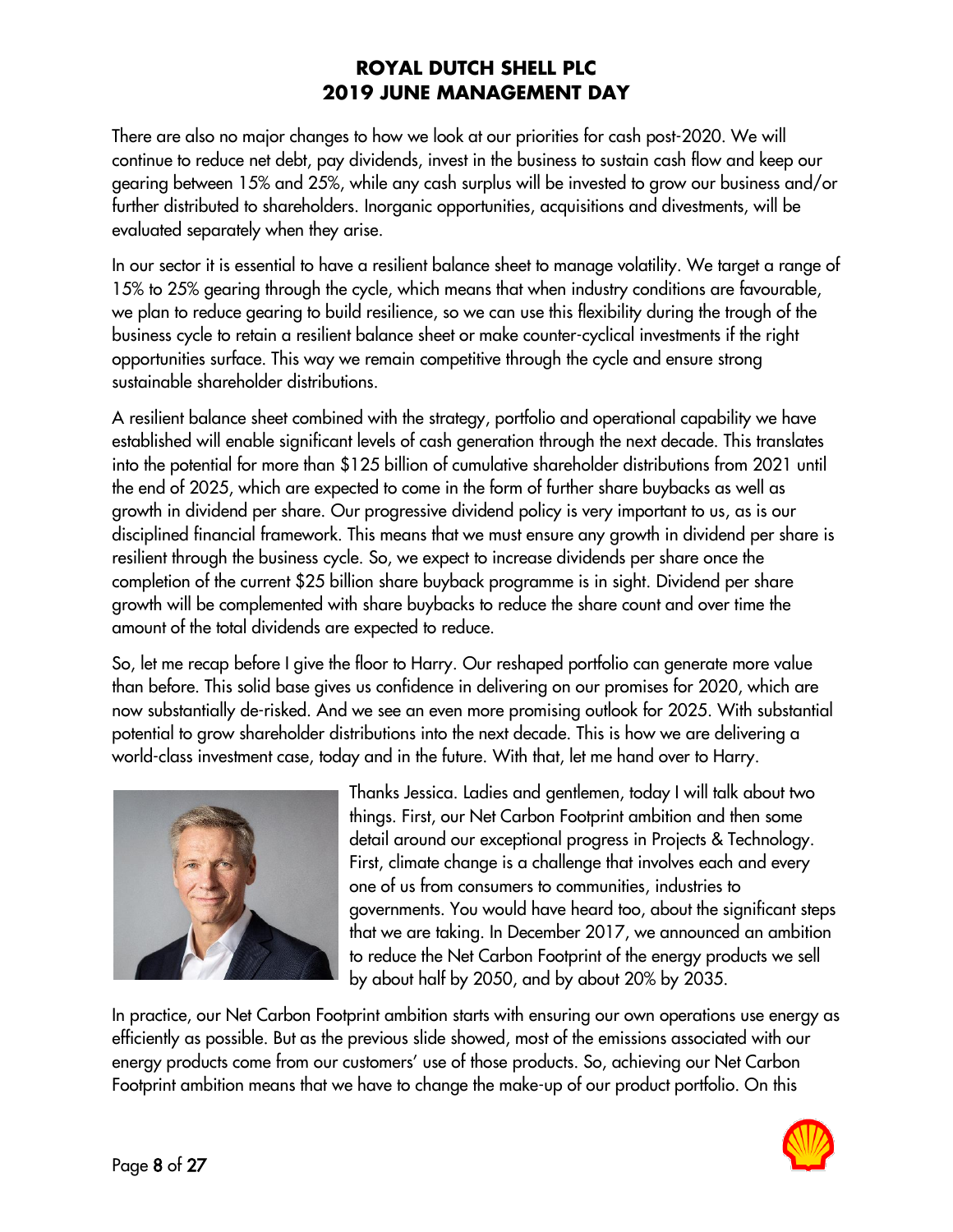chart, you see the tools we have to achieve our ambition. We are already using all of these. The first bar represents our 2016 baseline, the last full year before we announced our ambition. To the right of it, we see several opportunities to shape our energy mix. Some are likely to make larger contributions than others. Probably the greatest contribution Shell can make right now is to continue to increase the role of natural gas to fuel transport, heat and light homes, and power industries because natural gas is less carbon-intensive than both coal and oil. We are also investing in lowcarbon businesses and technologies. These include biofuels, hydrogen, wind and solar power, carbon capture and storage technology and nature-based solutions such as reforestation. These investments will mean we can offer new solutions to our customers, for example, our nature-based solutions programme offers Shell customers in the Netherlands nature-based carbon credits to compensate for the carbon associated with the use of fuels purchased from us. This is done at no extra cost for customers who choose Shell V-Power, while those who fill up with regular fuels can participate for an additional 1 cent per litre. We plan to make similar opportunities available to customers in other countries, starting with the UK later this year. But we can only change the mix of our energy products in line with the willingness of our customers to buy them. We think we can meet our Net Carbon Footprint ambition for 2050. But we all have a part to play. Because Shell can only get there if society as a whole gets there.

I will now move on to Shell's Projects & Technology organization and how it sets our businesses apart from the competition helping Shell achieve its strategic priorities. Our P&T organisation partners with all businesses to deliver our major capital projects, provide asset support, manage our supply chain and develop and deploy technology. We are responsible for the safe and efficient delivery of nearly two thirds of Shell's total capital spend. Our P&T organisation is global organization but importantly, locally delivered. This is a key factor that sets us apart from other companies. It ensures we deliver consistent, competitive results through our capital efficiency improvement programme across Upstream, Integrated Gas and Downstream. As a proof point, we have successfully reduced the Unit Development Costs of all major Upstream and Integrated Gas projects by more than 50% since the end of 2014. And although this is a great achievement, we can and will do more on costs. By systematically applying our capital efficiency improvement programme we have ensured that over three quarters of our major projects sanctioned in 2018 were either Bestin-Class or Top Quartile. Such cost savings mean that Shell is even more resilient to low oil prices. Our average forward-looking break-even price at final investment decision has gone from around \$40 per barrel in 2014 to around \$30 per barrel in 2018. And we are not done yet, as will be reflected by Andy, Wael, Maarten and John when they discuss the various businesses. First, let us look at the other key strengths that P&T brings.

It gives me great pleasure to start with Shell's supply chain. Our supply chain sets us apart. It is organised globally, and locally delivered. So, we can reach deals of a scale that are commercially sustainable for our suppliers, but also competitive for us. Over the past few years, we have accelerated our journey through greater digitalisation and a high-graded work force. This has resulted in an even more competitive supply chain. In 2018, 50% of our global spend was benchmarked as most competitive. We still see significant upside and aim to have 80% most competitive by the end of 2020. Digital technology, better, simpler processes and improved contract

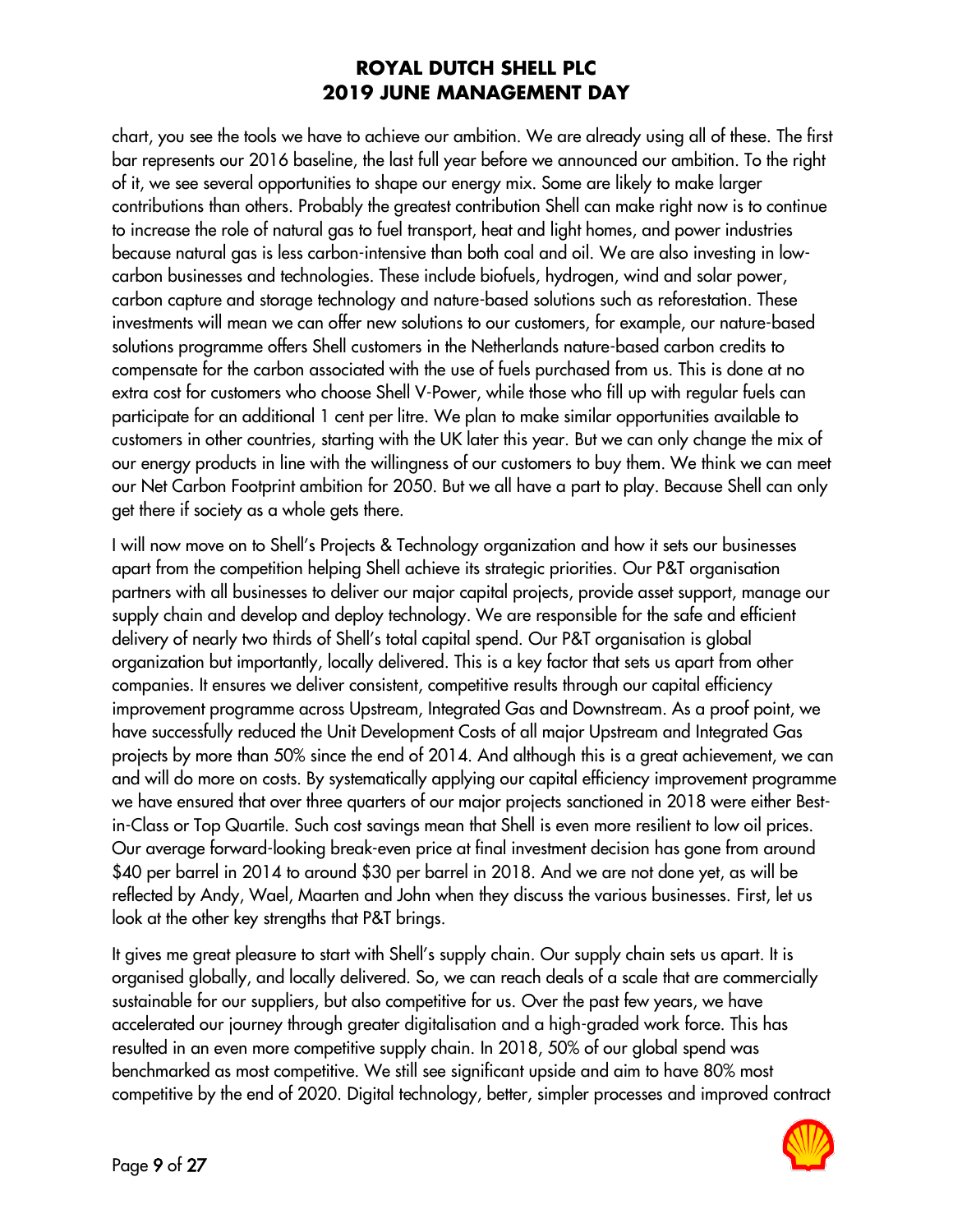management are all helping. For example, we integrated 14 contracts and procurement systems into one end-to-end purchasing tool. It went live in late 2017 and we now have a standardised contracts system driving deeper discipline and enabling more focus on strategy and value-added activities. There is still more to do in our supply chain performance. Our focus on this area means we expect more efficient capital spending and operating cost discipline. It allows us to do even more with significantly less.

Let me move to innovation and digitalisation in Shell. We have a proud history of commercialising technology to create value for Shell. For example, by innovating in both catalyst and process technology over the last several decades, Shell has established a 50% global market share in ethylene-oxide catalysts, derivatives of which are used for the manufacture of many materials including plastics. The catalyst business makes products both for use in our own assets and also for third parties, where it represents a \$1 billion revenue business for Shell. One of the ways we create value is by having Shell's world-class scientists collaborate with academic partners to make the most of the latest technology. In 2018, our collaborative efforts meant that we embarked on some 260 research and development projects world-wide. Let me give you one example of successful partnership. We are working with Akselos, a company that performs highly complex engineering calculations, almost in real time. Last year, Shell and Akselos invested in a project to deploy their Predictive Digital Twin technology for Shell's Upstream asset integrity management systems. Today, this technology is used on several of our fixed and floating offshore assets. This provides information that allows us to optimise our assets, for example by performing real-time structural integrity checks. And P&T's unique abilities produce unique solutions that also enable us to create value. For example, we have developed an Artificial Intelligence drilling system, Shell Geodesic which determines the best well placement autonomously, minimising human intervention. The algorithm was fine-tuned using data from over 1,300 wells and allows us to drill more precisely, more efficiently and more quickly. This means, in turn, we have higher production, at lower costs. You will see more of this example in our Shales business, which you will hear about later. This sort of innovation could also mean even further improvement. And where we are already Best-in-Class, we can look to extend our lead over the competition. For a deeper insight into our business, I am also happy to invite you to our P&T Open House which will be on 26 November. We will have the opportunity to go in-depth into our capabilities and look more at technology, innovation and programmes that are helping Shell to deliver its Best-in-Class assets and products.

Thank you very much, I would now like to hand over to Maarten to talk you through Integrated Gas.

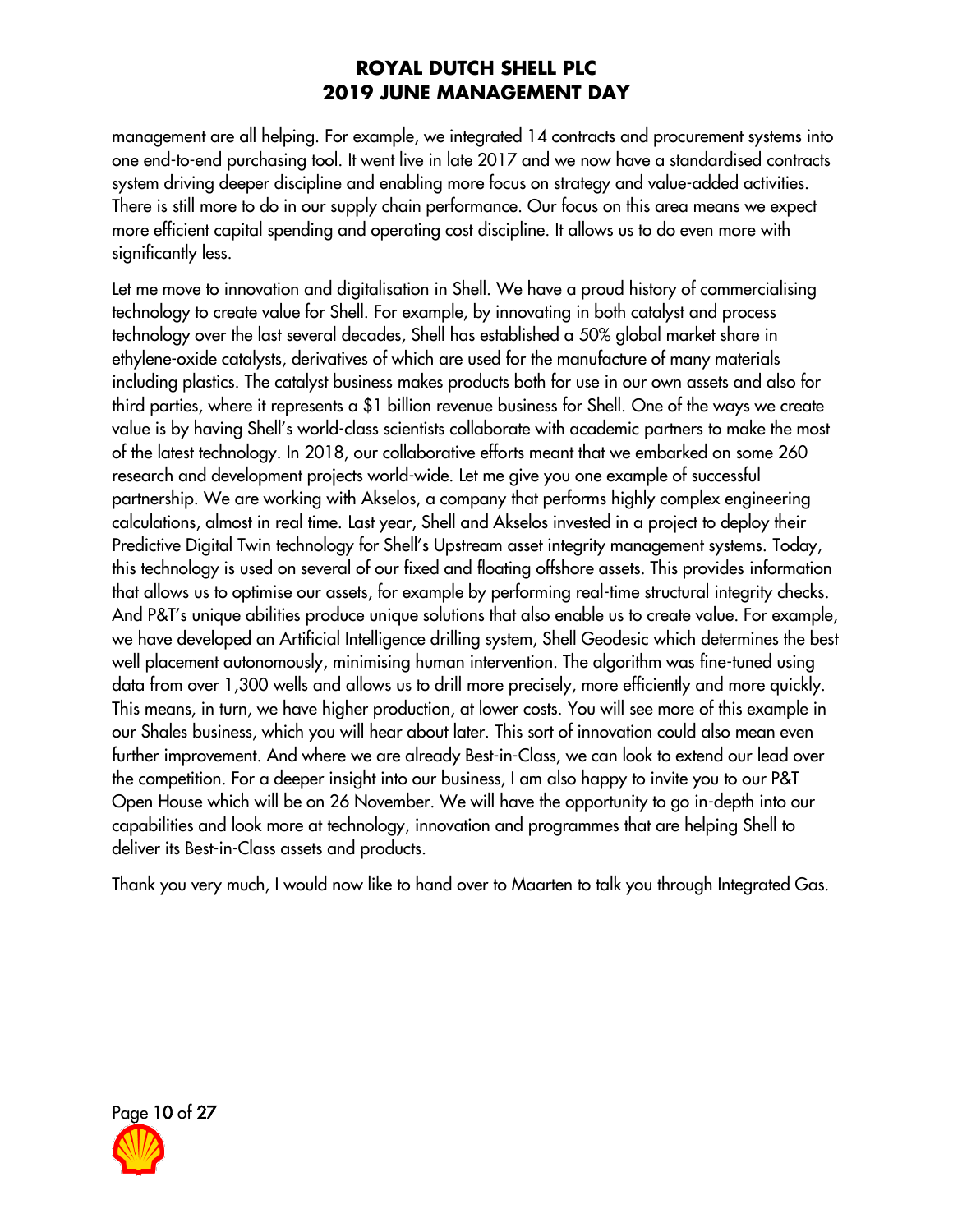

Thank you, Harry. Shell is a world-wide leader in gas, LNG and GTL and our Integrated Gas business provides material and resilient free cash flow to Shell. Today, I will outline our strategy to expand and diversify this strong position in a market that we expect to grow well into the 2030s and probably beyond.

For Shell, gas is a fuel for today and a fuel for the future. We intend to grow this business and deliver substantial cash and returns, with natural gas helping Shell thrive in the transition to a cleaner energy

system. To make sure this business achieves its full potential, our strategy for Integrated Gas rests on three pillars. First, we are a market leader in LNG. We are building on a position of strength, which is based on an unmatched LNG supply portfolio, a top-notch trading, marketing and optimisation organisation and a 22% share of worldwide LNG sales. Since we expect the LNG market to grow by 4% a year, we plan to grow along with it, keeping a leading position. We plan to lead in creating new pockets of demand by accessing currently unserved geographies, creating new global markets such as fuelling ships and trucks, and mining the adjacency to our growing Power business. The second pillar of our strategy is to run the engine that has put us in the lead and deliver superior cash flows enabled by operational excellence. We have been on a good improvement path already and are determined to increase our LNG liquefaction capacity utilisation further to above 90%, as well as reach top quartile unit cost in our operations. Sustaining the high levels of cash flow requires us to invest some \$4-5 billion per year in our existing assets and to replace declining assets. This includes the capital we spend on backfill projects that keep our plants full and offer very attractive economics. Finally, we will grow this engine. Until 2025, we will invest \$2-3 billion per year to create free cash flow growth from new advantaged positions in the second half of the coming decade. You can expect us to pursue the most competitive projects emerging from our healthy funnel of LNG projects, and we plan to complement these with inorganic opportunities and options to grow our GTL footprint. This strategy allows us to target organic free cash flow of \$9-10 billion and a ROACE around 11% in 2025, with further free cash flow growth coming in the second half of the decade.

With that, let me take a step back and put our strategy for Integrated Gas in a larger context. The Energy Transition and Shell's Net Carbon Footprint ambition call for a greater role for gas. When used instead of higher-carbon fuels such as coal and diesel, it will help to meet increasing energy demand while lowering greenhouse gas emissions and air pollution. To give you an example: coal to gas switching has led to a 78% improvement in Beijing's winter air quality over the past five years. To increase our resilience, we also need to improve the carbon footprint of our own operations further. Our LNG Canada project, which we sanctioned last year, is designed to achieve the lowest carbon intensity of any LNG project currently in operation around the world. Finally, for our own operated ventures we have set a target to maintain methane emissions below 0.2% by 2025. We are proud to lead a growing global coalition, focused on continually reducing emissions of methane throughout the supply chain from well to customer.

As the world transitions to a more sustainable energy system, the gas market, and LNG in particular, will continue to grow. Our projections to 2035 estimate that more than 70% of energy demand

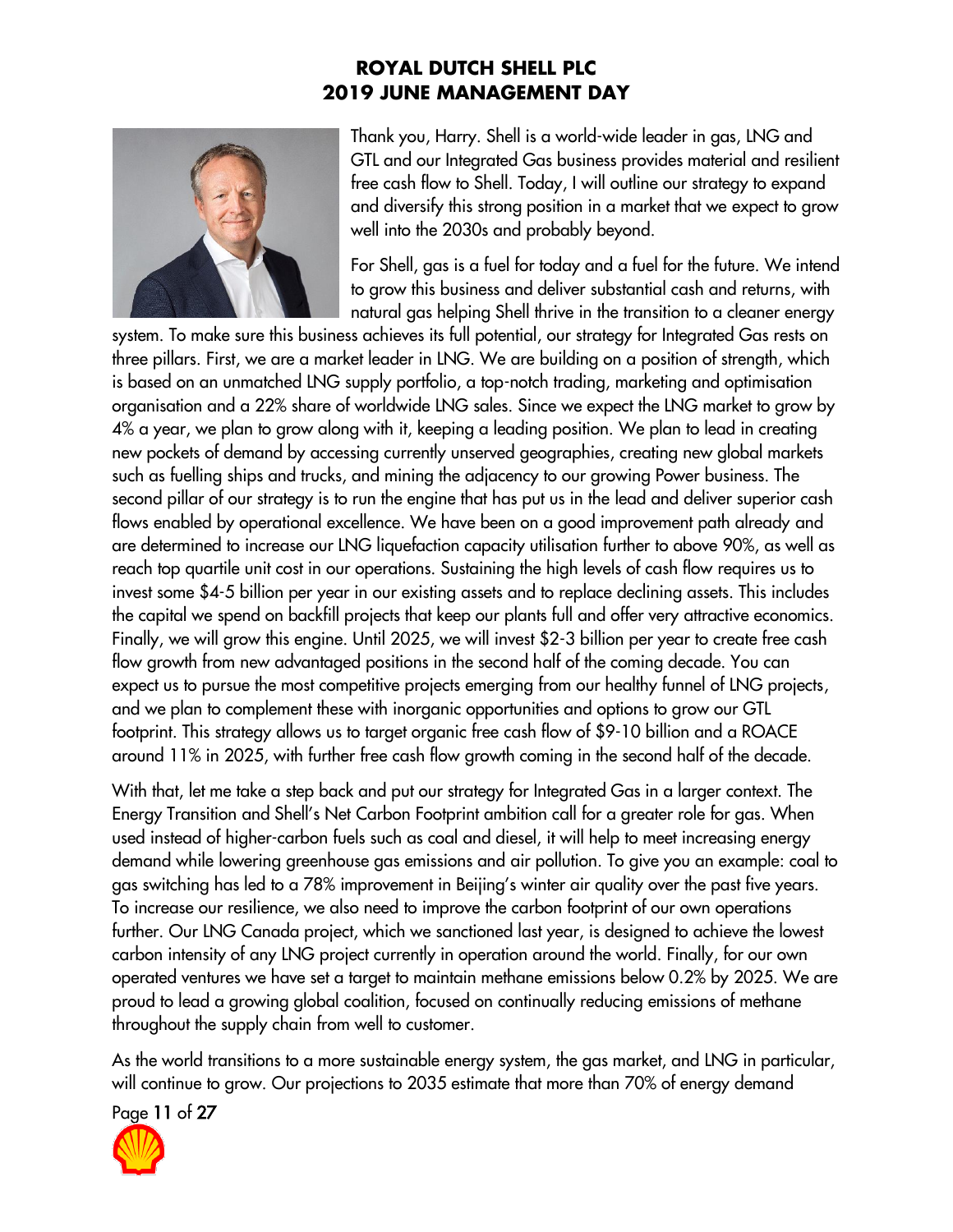growth will be met by gas and renewables combined, with gas supplying more than 40% of the additional demand. China, India and other major energy importers are putting policies in place which drive preference for gas over coal. LNG continues to be the fastest-growing source of natural gas supply. It is worth noting that a large share of the growth in gas demand is coming from the nonpower sectors such as industry and residential heating. But natural gas also supports the integration of variable renewable electricity generation as it can quickly compensate for dips in solar or wind power supply and rapidly respond to sudden increases in demand. While, in the short-term, the increase in demand for LNG is expected to be met by some 35 million tonnes of additional liquefaction capacity coming on stream this year, we still expect a supply shortage to develop in the early to mid-2020s.

Now, let me illustrate how we are developing new demand for LNG. Customer centricity is fundamental to our business and the LNG customer landscape is growing and diversifying. The number of LNG-importing countries has grown to 42, and we currently supply 76 customers in 27 of these countries. We are actively developing new markets and penetrating deeper in gas value chains. Taking on full ownership of the Hazira LNG import terminal in India is a good example. At Hazira, we are supplying LNG for India from our global portfolio, we perform the regasification at Hazira and then sell the gas to local customers through our Shell Energy India marketing and trading business. We also increasingly see opportunities to leverage adjacencies to our Power business where the customer base and product offerings start to overlap. An example is provided by the Bahamas where we are the project developer for a 200 to 250 megawatt integrated LNG-to-power project that also offers upside through LNG-to-marine facilities. The third way we are helping develop a growing market for LNG is as a fuel for transport. In Europe, for example, the number of LNG-fuelled trucks is expected to grow from 5,500 in 2018 to 280,000 by 2030. The same number as on the road in China today. In the same timeframe we anticipate the global demand for LNG in marine to increase by almost 20 million tonnes per year. We are well positioned to supply this demand, especially with our filling stations along European and Chinese roads and our worldwide LNG bunkering network for ships.

Let us now look at how our diverse customers are matched by our diverse supply and how we generate value from optimising the match between the two. I think the best way to illustrate this value is by showing you the routes our LNG cargoes travelled in 2018. And that is what you see now on the screens behind me. In 2018, we sold some 71 million tonnes of LNG from a supply portfolio that is diverse like no other. This makes us a worldwide leader in LNG and we are ahead of other IOCs by a large margin. The diversity of our supply portfolio is unmatched. We sourced 58 million tonnes of term volumes from more than 20 sources, with the biggest single source accounting for less than 8% of the total volumes sold. In addition, we sourced and delivered some 13 million tonnes of spot volumes, equivalent to some 200 cargoes. Apart from this mixed supply portfolio, our sales portfolio is equally diverse, with varying contract duration, flexibility and indexation. All this diversity means we have many options to match supply and demand. And with options comes the opportunity to create value. Our experience in trading and the commercial control we have over a fleet of more than 60 LNG vessels on any given day allow us to generate value from this optionality and our

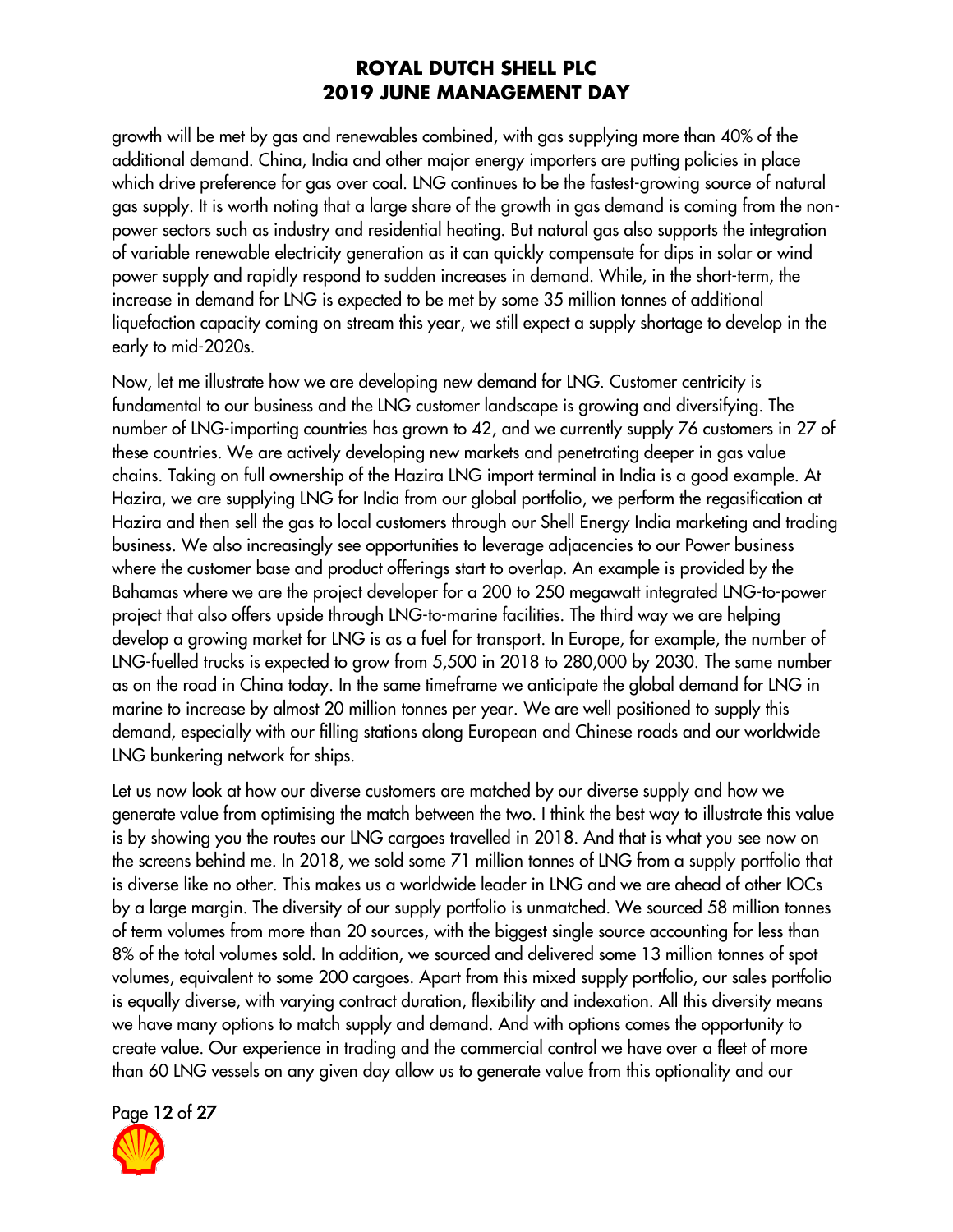earnings and free cash flow last year demonstrated this value. We are seeking to grow this value in the future. By looking for more competitive sources of supply, and by growing our own production and the volume we buy from others.

Now, let me talk about our assets and the improvements we have made in our operations. Operational performance and cost control are key value levers in our business and we have stepped up our game. In 2018, we achieved an LNG liquefaction capacity utilisation of 87%, up from 81% in the year before. Our relentless focus on operational excellence is paying off and we are convinced we can improve further. With continued attention on reliability and by realising major backfill opportunities we are confident we can increase utilisation to around 90% or more. On operating cost we see a similar picture, our drive for competitiveness is paying off and we see average unit operating cost of our integrated and midstream assets in or close to the top quartile. Digitalising our assets and operations is a major enabler for our ambitions. Our shipping team, for example, uses advanced algorithms to analyse ships' operational profiles to instruct the captain on the optimum draft, trim and speed. This reduces ships' resistance, requiring lower main engine power which saves 3-8% of fuel. Not only is this good for the environment, it is also good for business since fuel accounts for a large share of the operational costs of trading. As you can see, we are increasingly achieving the benefits of digitalisation and are now aiming for fast replication at scale.

With that, I will now set out how a leading position in a growing LNG market translates into competitive financial performance. Over the past three years we have consistently been growing both our LNG liquefaction and LNG sales volumes. This speaks to our ability to secure long-term offtake agreements from third parties, to improve utilisation in our own operations. As a result, and further supported by an average Brent price of \$71, we have delivered a significant earnings improvement, and organic free cash flow of \$10.8 billion in 2018, at a ROACE of almost 11%. With Prelude now producing LNG for more than a week and the first shipment of LNG being imminent, we are further de-risking the delivery of our \$8-10 billion organic free cash flow target in 2020. Looking further ahead, we see continued growth in our cash flow from operations towards 2025. Post-2020 we will also step up our cash capital expenditure to \$6-7 billion per year to ensure we can benefit from the opportunities the growing gas and LNG markets offer. Against that Capex increase, we still expect to generate \$9-10 billion organic free cash flow in 2025, and to increase this in the second half of the decade as we bring new projects on stream.

So, how will we grow our business and create new advantage positions? I explained before that we look for the most competitive sources of supply. This can mean buying more LNG from third parties, but it can also mean expanding our own asset base. As you have observed last year, when we announced our final investment decision on LNG Canada, we take investment decisions based on the cost-competitiveness and the resilience of our projects. One way to measure this is the cost it takes to produce and deliver one MMBtu of LNG to customers in Asia. And, as you can see on the slide, our LNG project funnel compares well with the rest of the industry. All our potential projects have a delivered unit cost to Asia below \$8 per MMBtu – and many as you can see below \$7 per MMBtu – and beat the typical cost of US Gulf Coast projects that are being developed at the moment. In addition to these new greenfield or brownfield projects, we have lined up attractive backfill options

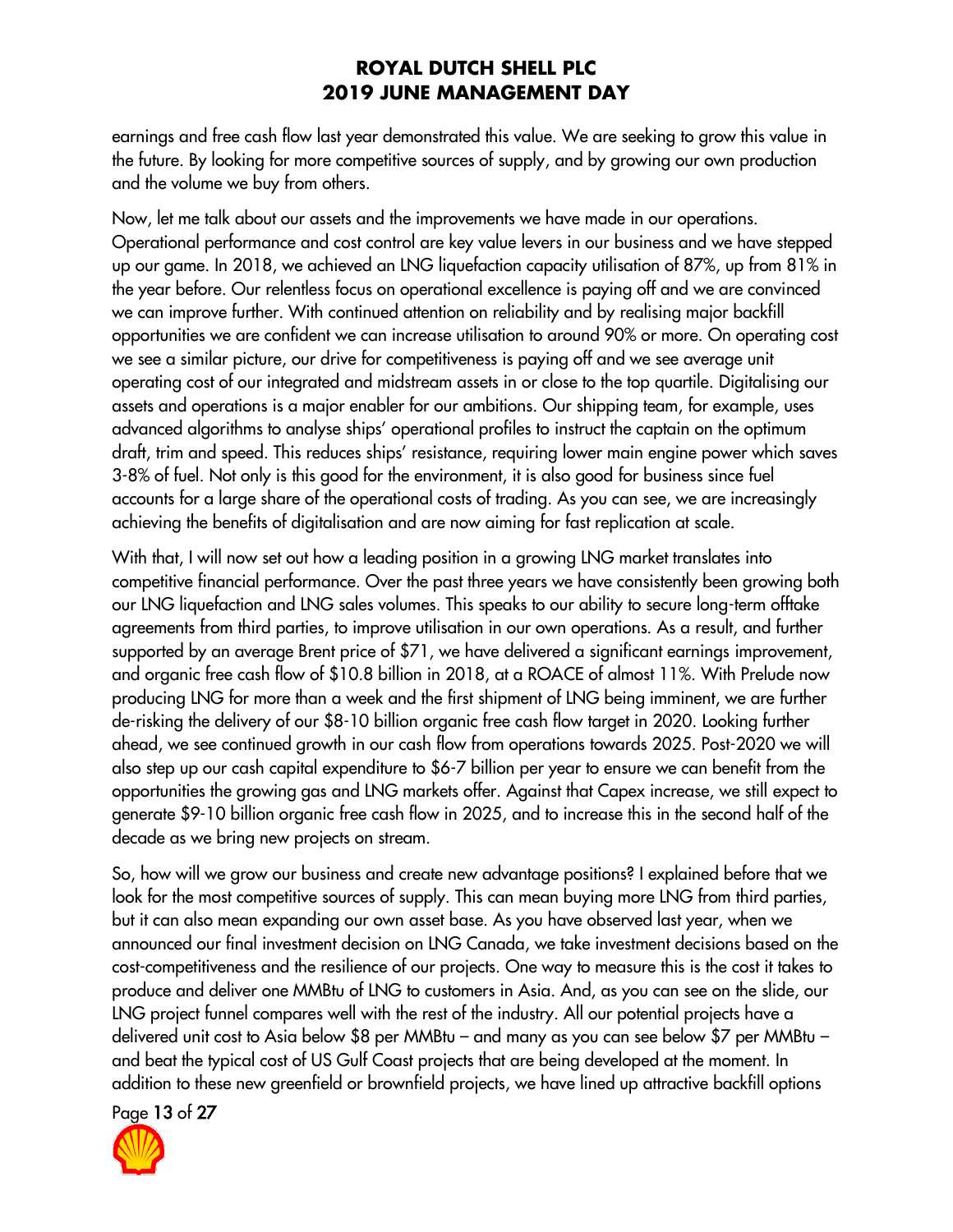for our existing assets. Across our backfill projects in development we average a unit technical cost below \$5 per MMBtu.

We see a lot of opportunities in LNG, but when it comes to growing our business, gas-to-liquids, or GTL, also has an important role to play. Let me explain why I am so excited about this technology. We have 45 years of experience with GTL and own more than 3000 patents on the technology. In Malaysia, we operate the first GTL plant ever built and with Pearl GTL in Qatar, we operate the largest GTL plant in the world. We produce high-value, differentiated premium products such as GTL gasoil, kerosene, normal paraffin and base oils. Shell Helix Ultra with PurePlus Technology, for example, is the first synthetic motor oil designed from natural gas. Through strong integration with our Downstream Marketing and Trading businesses, we are able to develop new markets and successfully sell these products for unique applications. We have a clear competitive advantage and see significant free cash flow generation from our GTL assets. A key value lever is the proportion of specialty products with higher margins that we are able to produce and place in the market. We have been increasing this share steadily, reaching 16% of our production in 2018 and allowing us to capture an average premium of \$14 per boe over Brent. Our team in Qatar continues to optimise the product slate and we have an ambition to get the average premium up to \$21.As we look ahead, we see a significant increase in global demand for GTL base oils that is not matched by current supply capacities. This creates an exciting opportunity for us and we are looking at ways to increase our GTL footprint. You can see why I am excited about the opportunities we have in GTL and LNG and I am very confident that we can extend our leading position.

With that, let me hand over to Andy.



from this business in the future.

Good morning ladies and gentlemen. It is a real pleasure to be here today. This will be the last time I will speak to you as Upstream director in this forum. As you probably know, I will be handing over to Wael Sawan on the 1st of July. I have worked with Wael for over 20 years. Under his leadership we saw the transformation of our deep-water business, and I look forward to watching him lead Upstream in the coming years. So, let me start by touching on how we have improved Upstream over the last few years, and ask Wael to share what more you can expect

Our upstream business consists of three strategic themes that we have made stronger, more competitive, and more resilient. We have a leading global deep-water business, where we have transformed the capital efficiency of our projects, have grown production from existing hubs, brought new hubs on line and have an exciting funnel of competitive, high-margin projects to develop. In Shales, we have improved our competitiveness, focused our portfolio and now have a very highquality asset base, such as in the sweet spot of the Permian Delaware. And in Conventional Oil and Gas, we have high graded our portfolio, improved our operational performance and reduced development costs unlocking further attractive opportunities to develop this deep resource base.

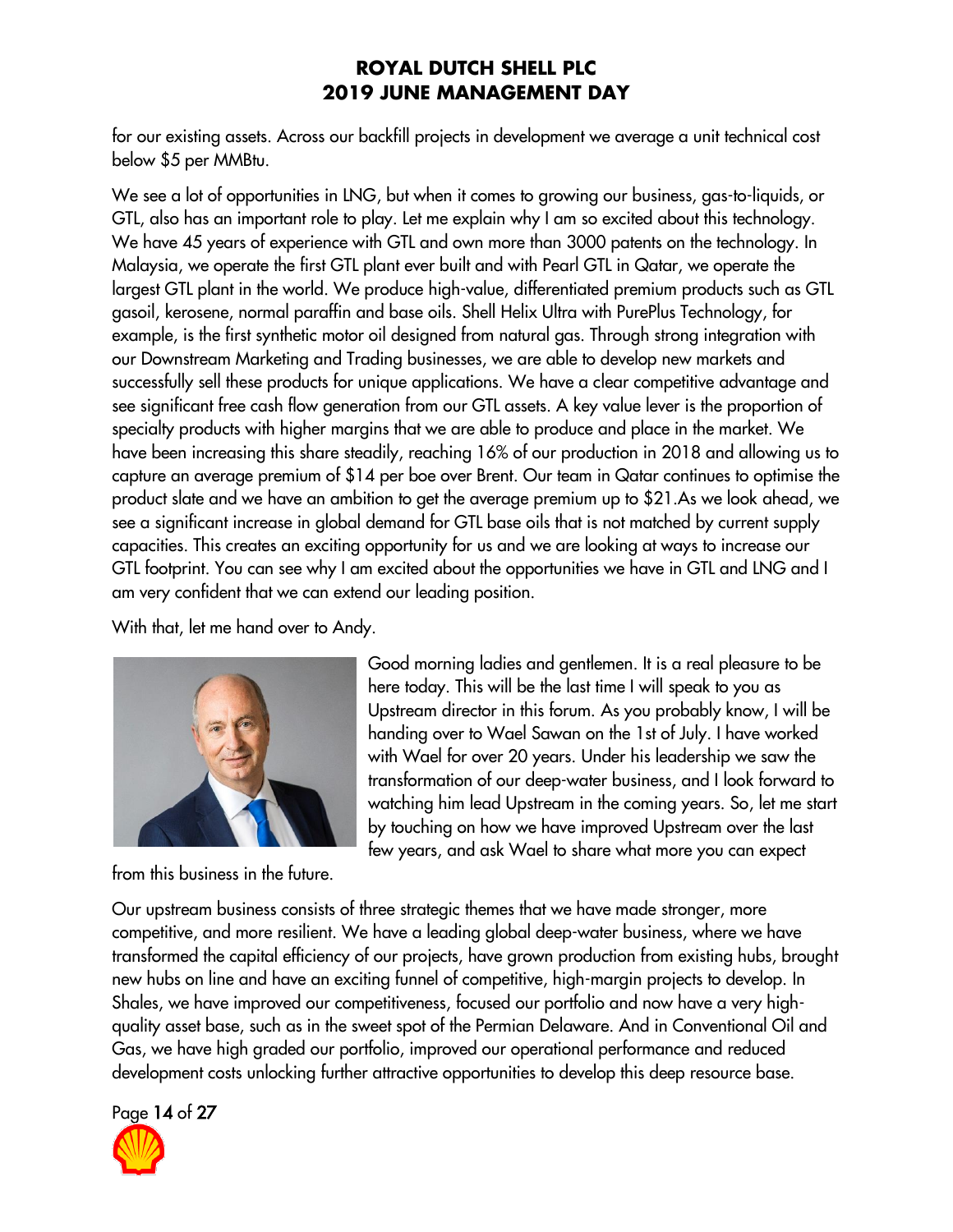You can see the results of our transformation in our financials. When we spoke in 2016, Upstream was free cash flow negative. Today we are generating some \$1 billion of organic free cash flow each month. Only a third of that improvement is a result of higher oil price. We have worked hard to improve the performance of our assets, for example, since 2015 we have reduced unit operating costs by more than 20% and aspire to reach \$9 per barrel UOC by 2025. With that improved performance we are well within reach of our 2020 target to deliver \$12 to \$15 billion of organic free cash flow. The strength of our development funnel and asset performance shows that despite significant divestments, the upstream business is delivering strong cash flow and that delivery will continue. Today we are updating our outlook for our organic free cash flow delivery to the range of \$14 to \$17 billion by 2025 at a \$60 Brent real terms 2016 price. And we expect strong double-digit returns in the range of 12-14% for Upstream.

We have visibility of how we will maintain momentum from our Upstream business well into the next decades. When looking at Upstream and Integrated Gas, we have a commercial resource base with significant development options and a resource life exceeding 20 years. And when you compare this to peers, we are well in range and benefit from having the largest share of high margin liquified natural gas and deep-water resources, and high margin barrels is what we are focusing on. Value over volume. The strength of these high margin barrels is clearly seen with Shell delivering industry leading cash flow from operations per barrel. We have shown yearly unit development cost improvements, which allows for more of our resource base to be developed at less capital spend giving us confidence in the long-term strength of our business with the capital allocated. Most of the cost reduction is structural, with only 20% of the improvement driven by supply chain unit costs. And we have an ambition to further reduce unit development costs by some 20-30%. With an intense operational focus on well reservoir facility management, in-fill drilling, LNG backfill, and production availability, we see a decline rate of just some 3% across our portfolio. This means we only need around 100 thousand barrels a day of production from new fields annually to sustain the business. Our development opportunities easily covers this and more, helping us grow cash flow through the next decades.

So, with our discovered resources, we can sustain production through most of the next decades. In addition, we have a very exciting exploration portfolio that can supplement this, where we have been investing some \$2 billion per year recently. We have a value focused exploration strategy, where we have been successful at discovering high value, near field and heartland discoveries. We track our value creation as a multiple of the exploration spend. We just need to look at the US Gulf of Mexico where we have a string of discoveries like Appomattox, Vito and Kaikias, which we are bringing online. With more discoveries in the funnel to develop in the coming years. Beyond this, in the last years we have seen a substantial build of exciting prolific acreage in Brazil, Mexico, the US Gulf of Mexico and Mauritania. And in our Conventional portfolio, in places like Malaysia, Egypt, Brunei, and Oman, we replenish our heartlands year on year. And also, in emerging basins like onshore Albania, we have seen recent well test results in an asset with a large resource base. Overall, we expect to reduce unit finding costs down to \$2-3 per barrel without compromising the value per barrel of the discoveries we make. So, while maintaining our investment levels we are seeing the

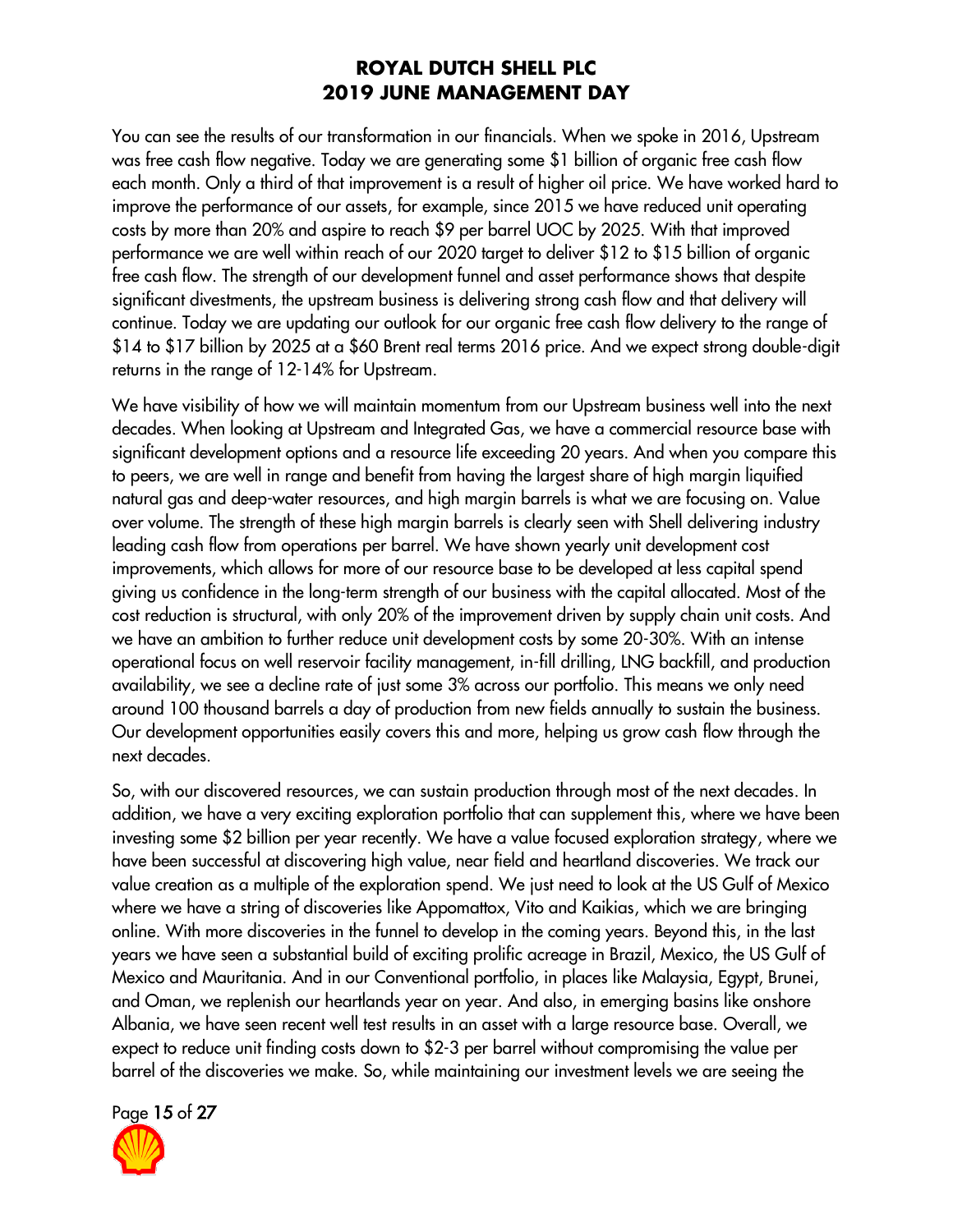yield on that spend improve and have an ambition to add over 750 million barrels of resources each year. Now, let me hand over to Wael who will take you through the outlook for the Upstream in more detail.



Thank you, Andy. It is a real pleasure to be here. I feel fortunate that Andy has built such a strong foundation. He has shown a relentless commitment to safety, a sharp focus on portfolio optimisation and capital efficiency, and a dedication to operational excellence, and I plan to build on this success during the years to come. Let us start with Deep Water, we are the leading IOC in each of the major deep-water theatres in which we operate, the US Gulf of Mexico, Brazil, Nigeria, Malaysia, and most recently Mexico. This gives us a strong position to

drive growth by leveraging existing infrastructure, our locally established capabilities and our relationships in those countries. And I am especially pleased with what we have done in the past few years to improve the performance of this business. You can see the large swing in organic free cash flow from 2016 to 2018, which we expect to keep moving further in this direction, reaching \$7-8 billion in organic free cash flow by 2025, almost entirely on the back of our already discovered resource base. We expect to invest some \$4-5 billion in cash capex each year which will sustain production of at least 900 thousand barrels of oil equivalent per day. And we will continue to push this business, as we are not at the end of our improvement journey. By fully leveraging our leading global projects and wells delivery, replicating our growing digital capabilities across our assets, and continuing to deepen our partnership with our core supply chain, I am convinced we can deliver differentiated performance and the next exciting tranche of growth.

Our transformation began with our people and our focus. We moved from making the technically impossible possible, to now making the possible profitable. We are using our deep technical capabilities to drive capital efficiency with a strong focus on value and delivery. We have challenged the organisation to deliver industry leading unit development costs and cycle times from discovery to first oil, and they have responded. For example, with Whale, through standardisation and replication, we are driving towards top quartile development costs and cycle time, targeting less than 6 years from discovery to first oil with plans to replicate nearly 80% of the Vito host design. By changing the way we work internally and externally with the supply chain, to drive capital efficiency and value, we have reduced the breakeven prices by almost 50% since 2014, and on average our projects break even around \$30 a barrel or less on a forward-looking basis. Our operating costs have also been decreasing. For example, we made structural changes to our headcount and logistics fleet and have an ambition to achieve UOCs of \$5-6 per barrel over the coming years.

It is worth us looking at two of our major deep-water locations. Let us start with the US Gulf of Mexico. Our strategy to fill our hubs, by focusing on operational excellence and investing in waterflood and tiebacks around our hubs is working, for example we have seen nearly an 80% increase in production from the Mars corridor. These are highly attractive investment options that mitigate declines and deliver profitable barrels. And our development funnel is strong. Two weeks ago, Appomattox started production, it was delivered some 40% under budget, and will ramp up to

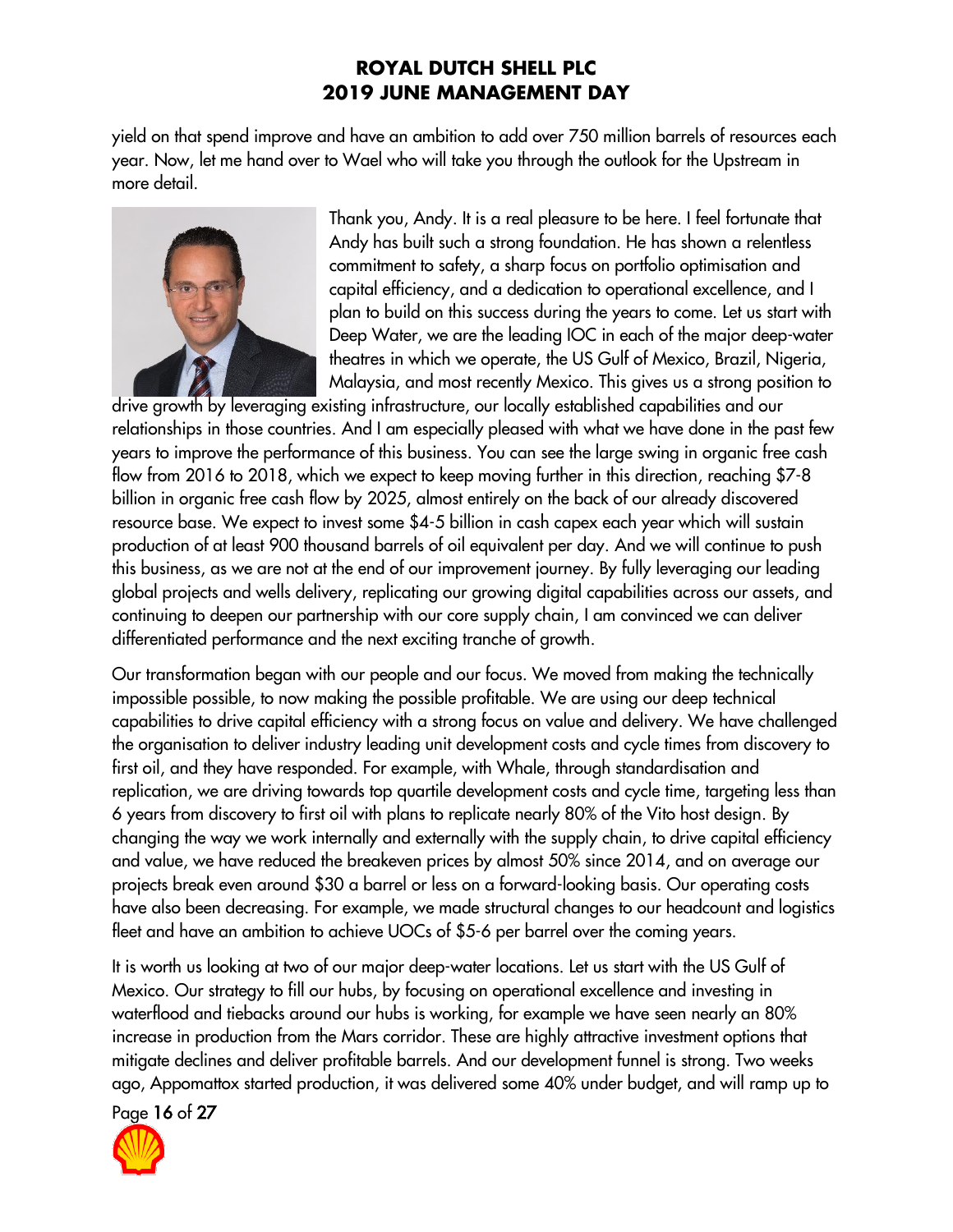175 thousand barrels a day. And with discoveries at Dover, Fort Sumter and Rydberg we can work to keep Appomattox full for some time to come. Last year, we sanctioned Vito and our second phase of development at Perdido, both are progressing as planned and we are also maturing Powernap, a tieback to Olympus. And we continue to expand this heartland through exploration. In April, we announced Blacktip, an exciting discovery in the Perdido corridor and today we announce exploration success at King Embayment, a near-field success near Mars. And lastly, we participate in bid rounds where we add new licenses. With the licenses from the last bid round we will have nearly 300 licenses and will be the largest lease holder in the GOM.

And I would now like to shift to Brazil. Brazil has become a heartland for Shell, with production approaching 400 thousand barrels of oil equivalent a day. We have 15 floating production storage and offloading vessels online, and the 16<sup>th</sup>, P-68, is expected online later this year. Well performance from the pre-salt is exceeding expectations and we are seeing lower declines than expected. And beyond these, we have a conveyor belt of FPSOs that will come on-stream, including our Mero development programme. In total we are progressing a further 7 FPSOs in which we have interest. Appraisal activity is underway at Gato de Mato and we are planning exploration wells at Alto de Cabo Frio Oeste and Saturno, these are exciting blocks that can help extend our funnel.

Now to Shales. We have been on a significant performance journey, optimising our portfolio and directing our capital to developing high margin assets. We now have a proven track record of delivery. By 2020, we expect over half of our production to come from liquid rich assets in Permian, Fox Creek, and Argentina. Within these areas, we have some of the best positions in the core of these basins. As a result, our Shales business is on track to become organic free cash-flow positive this year, and we are positioned to deliver strong returns and long-term cash flow. We expect to reach production of 600 thousand barrels of oil equivalent a day and generate \$2-3 billion of organic free cash flow per year by 2025. Our business is supported by a competitive cost structure, resilient break-evens in every basin, and strong operational performance across all positions. Our strong Permian performance underpins the delivery of our strategic intent for Shales. We are a leading operator in the basin, and in the second half of last year became organic free cash flow positive.

We have achieved top quartile drilling performance in the Delaware basin and have reduced total well cost by 40% since 2015. And in the same time period, through completion optimisation we have increased our oil recovery by more than 60%. We see technology, particularly our iShale programme, as an integral part of our business that drives delivery today and into the future. A quick example which Harry introduced earlier is Shell Geodesic, by the end of 2019, nearly all wells in Shales will be geo-steered using this AI technology. This allows us to stay in zone nearly 100% of the time, which allows for greater overall recovery and adding at least 5% per well to our EUR's. Further, late last year, we became the first and only company to receive approval from the US Federal Aviation Administration to fly drones beyond the visual line of sight. This will reduce costs and enable safer operations. Our improvement in drilling costs, use of modular replicated facilities design, optimised EUR's, and deployment of technology means shorter paybacks and better financial returns and margins per barrel of production. With our high-graded portfolio, we have the running room

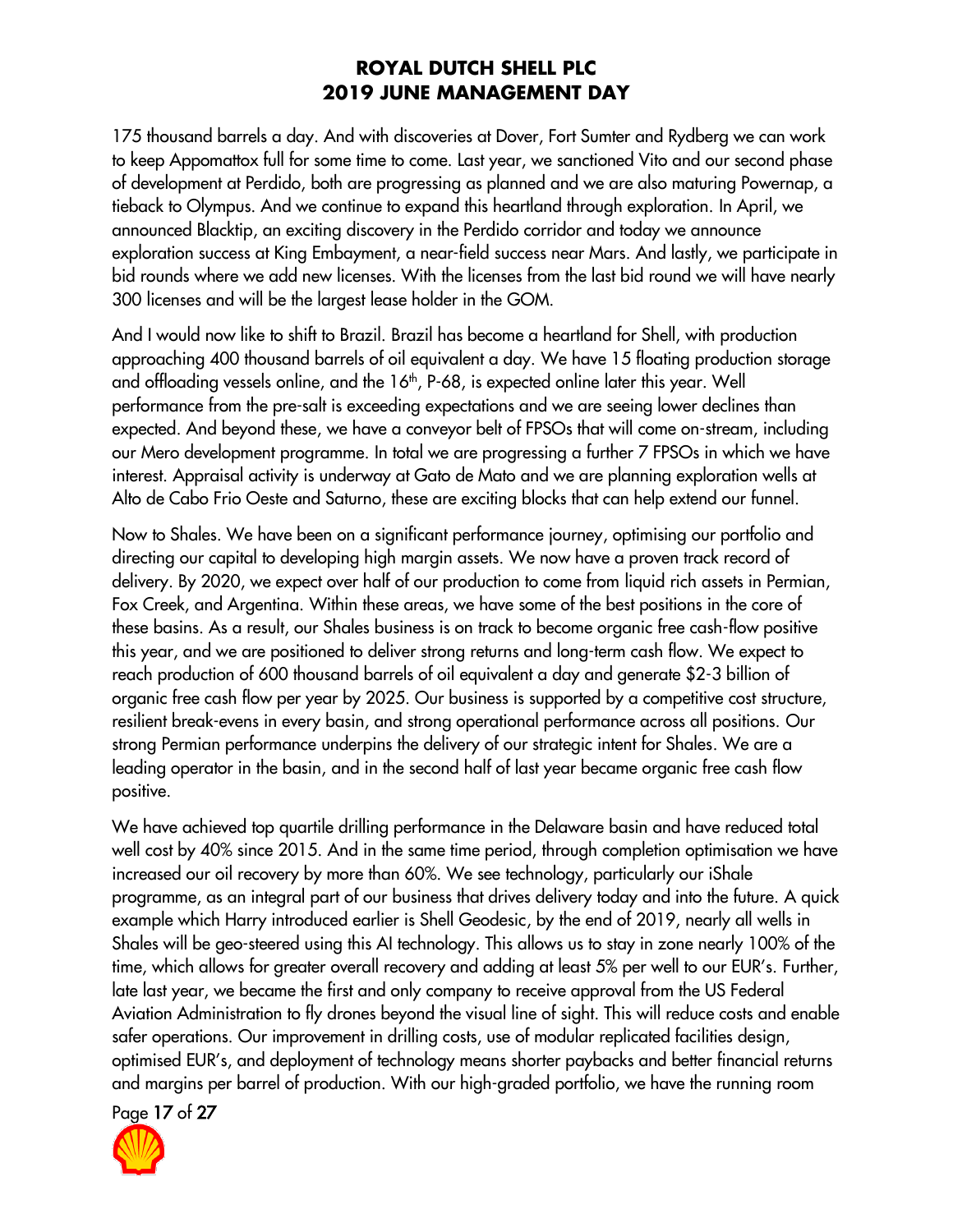and the capabilities to deliver our aspirations. We will continue to deliver organic growth and potentially as well through inorganic options. We are not in a rush to grow through acquisition given the quality and depth of the portfolio. If we choose to grow inorganically we will be selective, and would only consider value accretive opportunities that fit within our financial framework.

Let us now have a closer look at our Conventional Oil and Gas business. We have more than one hundred years of experience in this business. This deep familiarity with our heartlands comes with unique assets, insightful data, established capabilities and deep relationships, which are key differentiators for us. Since 2015, we have been high-grading and simplifying this portfolio through a series of divestments, focusing efforts on key assets with running room. As a result, we now have a simple, more resilient portfolio on track to deliver between 12 and 15% returns on average capital employed by 2025. And, while we will continue to divest non-core positions to further improve our portfolio and returns, we are very confident about the longevity and growth opportunities of this business. In recent years we have secured agreements with governments to unlock more value from existing discovered positions, for example in Brunei, Malaysia, Nigeria and Egypt. These agreements have been key to the turnaround of this theme and allow us to grow in a majority of the Conventional Oil and Gas countries. By 2025, growth countries will represent more than 80% of the cash flow from operations. We have a deep resource base of around 11 billion barrels of oil equivalent of commercial resources, providing attractive infill drilling and debottlenecking opportunities. And with a sharp focus we can unlock more production from existing wells, allowing us to limit decline to around 4% per year. With a strong pipeline of competitive new developments, we expect to sustain production around 1.5 million barrels per day, with cash capital expenditures of \$4-5 billion a year. This will deliver organic free cash flow of \$5-6 billion by 2025.

Now, let me explain some of the underlying improvements and why I am excited about the future of this business. A sharp focus on competitive scoping and efficient execution has halved our average unit development cost from \$14 per boe in 2015 to \$7 per boe in 2018, and we aim to further decrease this to \$5-6 per barrel. Our planned new developments are very competitive with an average forward-looking break-even price of under \$30 per barrel. This is complemented by a rich portfolio of infill drilling and debottlenecking opportunities, with very attractive economics and average IRR's above 50%. In summary, this heartland portfolio offers strong cash flow generation and resilient returns for years to come.

So, let me end by sharing my reflections and priorities as I get ready to take responsibility for Upstream. First, we will continue the journey that Upstream has been on, to safely deliver top quartile performance. Second, I see an enviable development funnel that we are maturing, with key projects ramping up, on-stream soon, or under construction, adding over 650 thousand barrels of oil equivalent a day at peak production levels. With key projects in FEED and pre-FEED that add another 750 thousand barrels a day, and further delivery of smaller projects that can add an additional 400 thousand barrels a day. My objective will be to ensure we apply a ruthless focus on value and returns for our project portfolio, and to develop this funnel in a safe and competitive manner. Third, on exploration, we will continue high grading our funnel of options and in parallel drill some of the most exciting exploration wells in the industry. In Brazil we have some critical wells

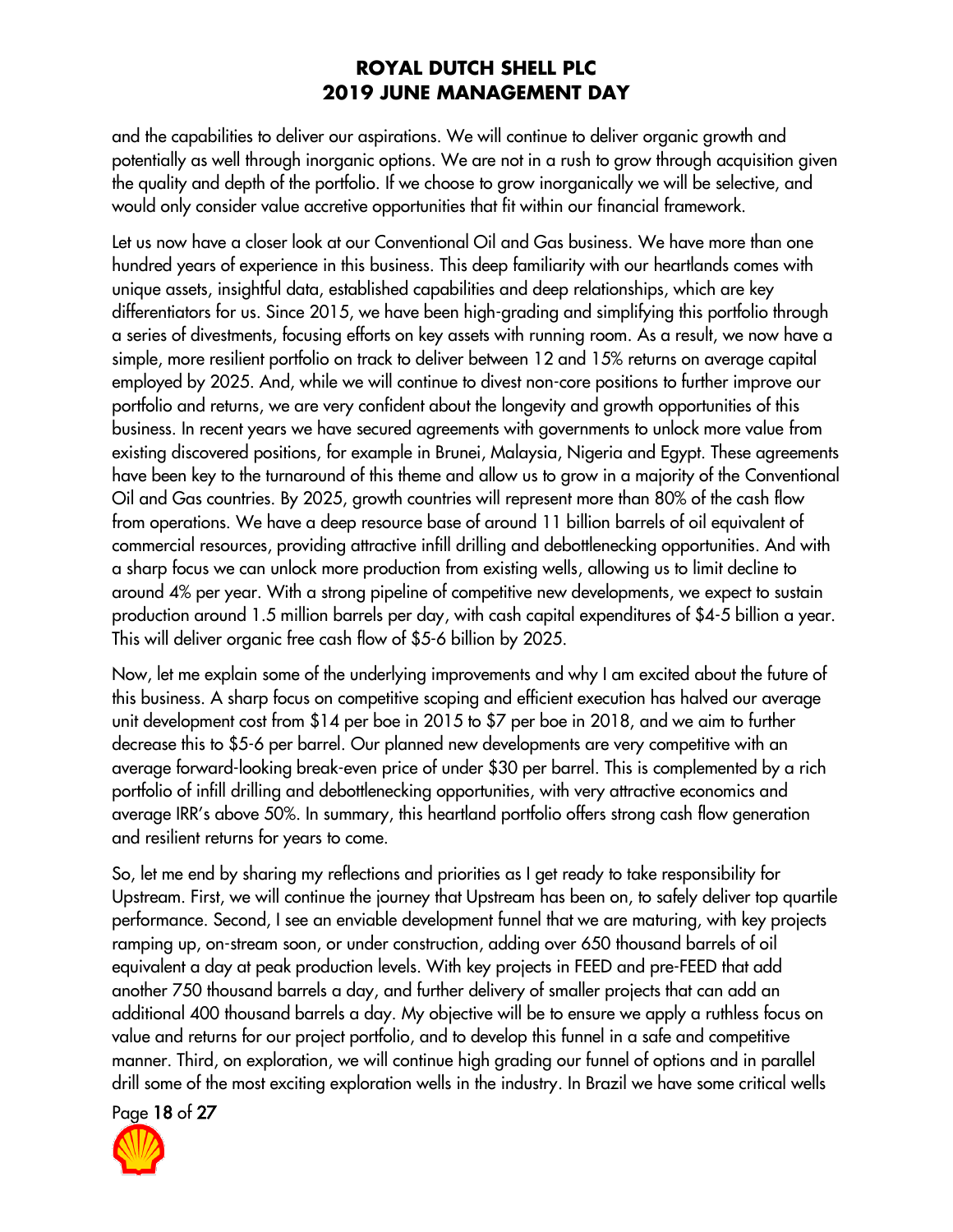that we are preparing to drill over the next two years, in the US Gulf of Mexico we have both opportunities near infrastructure and corridors, and major hub scale opportunities. And in Mexico, where our acreage is nearly 4 times the size of our US Gulf of Mexico position, we are moving quickly from license award to drilling our first well later this year and have identified prospects that could support 1 to 2 drilling rigs for an extended period of time. To conclude, I am excited to inherit this business from Andy, and would like to thank him for his leadership and vision over the past years. I strongly believe we have the right skills and capabilities to unlock the full potential of the Upstream business and am confident about the longevity and sustainability of strong cash and returns that we can extract from this portfolio for decades to come. Now let me hand over to John.



Thank you Wael. It is a pleasure to be here. I spoke to many of you at our Downstream Open House event last year, where I shared a handful of important points. First, that Downstream plays a key role in Shell's progress towards being a world-class investment case. Second, it is integral to help Shell transition to a lower carbon future. And finally, that as the world changes, so Downstream must change too. Today, I want to reinforce these messages.

So, how are we going to adapt our Oil Products business and deliver growth? In short, we plan to continue expanding the Marketing business to further increase its predictable and high returns. This is expected to involve expanding in the key growth markets: China, India, Indonesia, Mexico and Russia. And will mean a more balanced geographical exposure. With this growth, we aim to increase our marketing earnings by \$2.5 billion per year by the end of 2025, relative to 2017. I will talk more about this later. But first, I want to sketch out for you how Downstream plans to adapt our products and services to respond to the changes taking place in society today.

As we have highlighted previously, a growing population with rising living standards will consume more energy. At the same time, the world must find ways to reduce greenhouse gas emissions and improve air quality. As the energy system changes in response to these fundamental challenges, advances in technology and mobility will give customers more choice. For example, in transport and convenience retailing, we are working on many different solutions, because we believe consumers will need these. This is demonstrated by our offerings of fast-charging for electric vehicles, liquefied natural gas – or LNG, for shipping and heavy freight, and hydrogen as a fuel for vehicles too, but also by leveraging mobility to increase our non-fuels retailing. As we bring more solutions to our customers, we are also using the opportunity that comes with the rise of digital innovation to change the way customers interact with us. You will see more of this later. This is a great opportunity for both Shell and Downstream.

So, we are planning to offer multiple solutions and maximise the opportunity of digitalization. Others will do the same, but Downstream has three strengths that set us apart, that will ensure we win. The first is our brand. This has a higher value than our competitors' brands. The second strength is our scale.

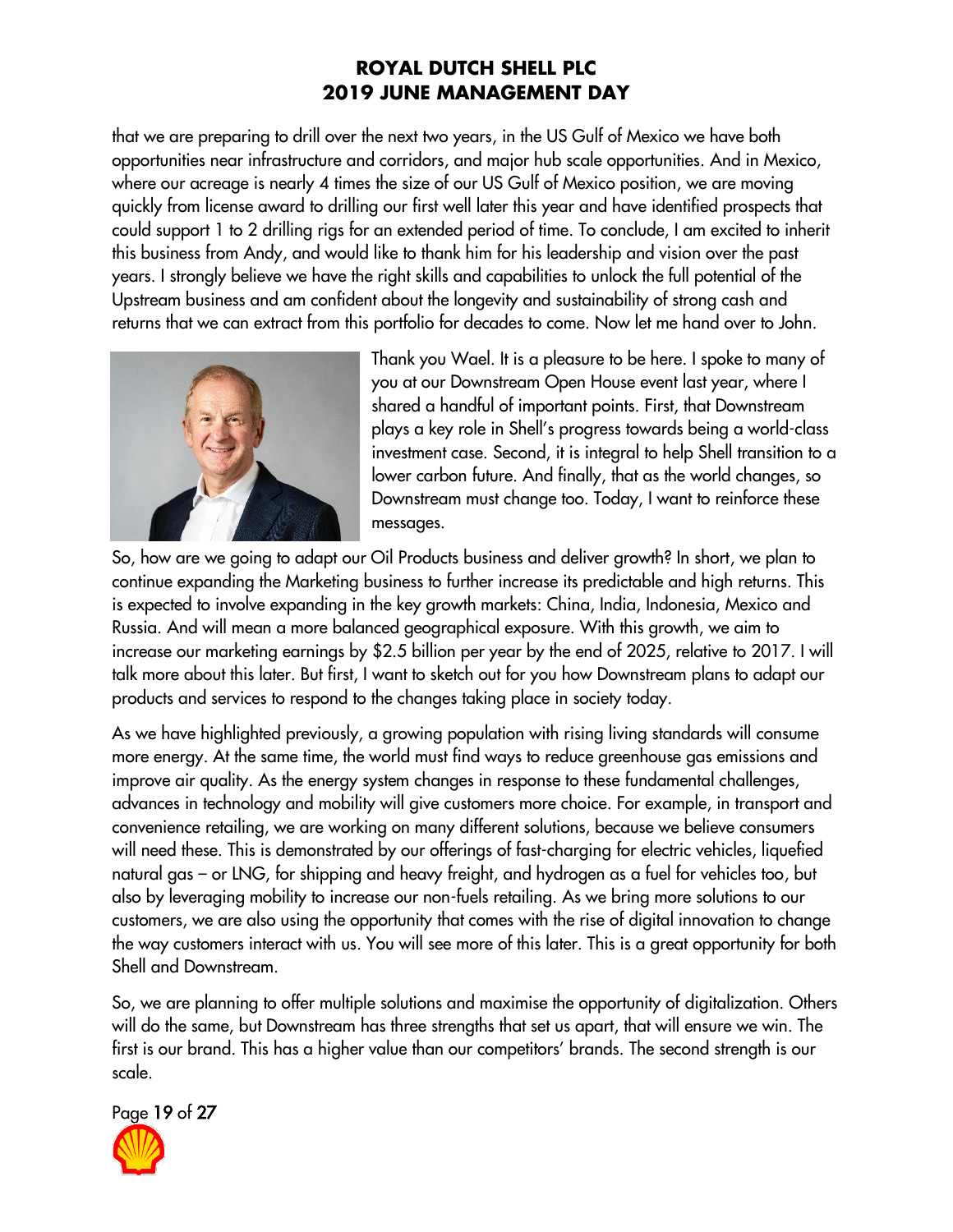Our Retail business is the largest of its kind in the world, with more than 44 thousand sites in close to 80 countries. And our Global Commercial business includes a lubricants business, recognised as the global market leader for 12 consecutive years. And finally, our capabilities. From Retail to Lubricants, to our Trading and Supply business, we aim to ensure the best value for Shell.

As the world changes, and the needs of our customers change, so will our Retail and Lubricants businesses. We will shape the future of both businesses to meet the needs of our customers. Indeed, the importance of this focus on the customer is clear to see, with more than half the margin coming from Shell's distinct products and services, for example Shell V-Power. It is through our customer focus that we aim to achieve our growth ambition. In 2025, we aim to serve more than 40 million customers every single day. And as we offer yet more premium services and products, we expect them to contribute significantly to our margin. As you will see, these changes are already under way.

Last year, we made a commitment to achieve more than 20% ROACE by the end of 2025 across our marketing businesses. I can tell you this still stands. And while our current business has competitive returns compared with retailers such as Sainsbury's or Walmart, we plan to become even more competitive in 2025 as a result of our focus on the customer and our strong returns.

And as you can see, we are making clear progress. For example, since 2017, we have already added more than 450 new retail sites across the key growth markets I mentioned earlier, and we increased our lubricants volume by more than 8%. It is in this way that we are building the foundations for our growth strategy.

We are using our significant customer insight and our versatility to make sure that we offer customers what they want and what they need. To put it simply, we are moving with the customer. And we will continue to seize opportunities as they arise, like the digitalisation of our loyalty schemes, or our rapid roll-out of electric vehicle chargers across 23 markets. As you can see, multiple solutions to create the best possible products for our valued customers.

Earlier I talked about Downstream's brand, scale and capabilities, the factors setting Shell apart from its competitors. And it is these three elements that come together in Trading and Supply, we believe making Shell's Downstream business the most highly integrated in the world. Trading and Supply integrates and optimises everything that Shell does. This is the key to making Downstream an efficient and profitable business. It finds the crude, oil products and biofuels, gas, LNG, electricity and carbon credits that the business needs and matches them to customer demand. And those customers could be car owners in Chennai, an airline in Bangkok, the builders of a bridge in China or a Shell Energy customer in the UK. We expect to see further opportunity as we implement the new marine fuel specification, aligned with the IMO2020 targets. Optimising what we do, whether it is through trading, or across our portfolio, means we stay competitive. Our focus on high-grading our portfolio has improved our competitiveness further, but there is still more for us to do.

Indeed, as the slide shows, we plan to continue to reshape our refining portfolio over the next decade with both divestments and investments. First, we intend to ensure our global presence matches that of our customers, trading operations and chemicals plants, to ensure we use our commercial advantage

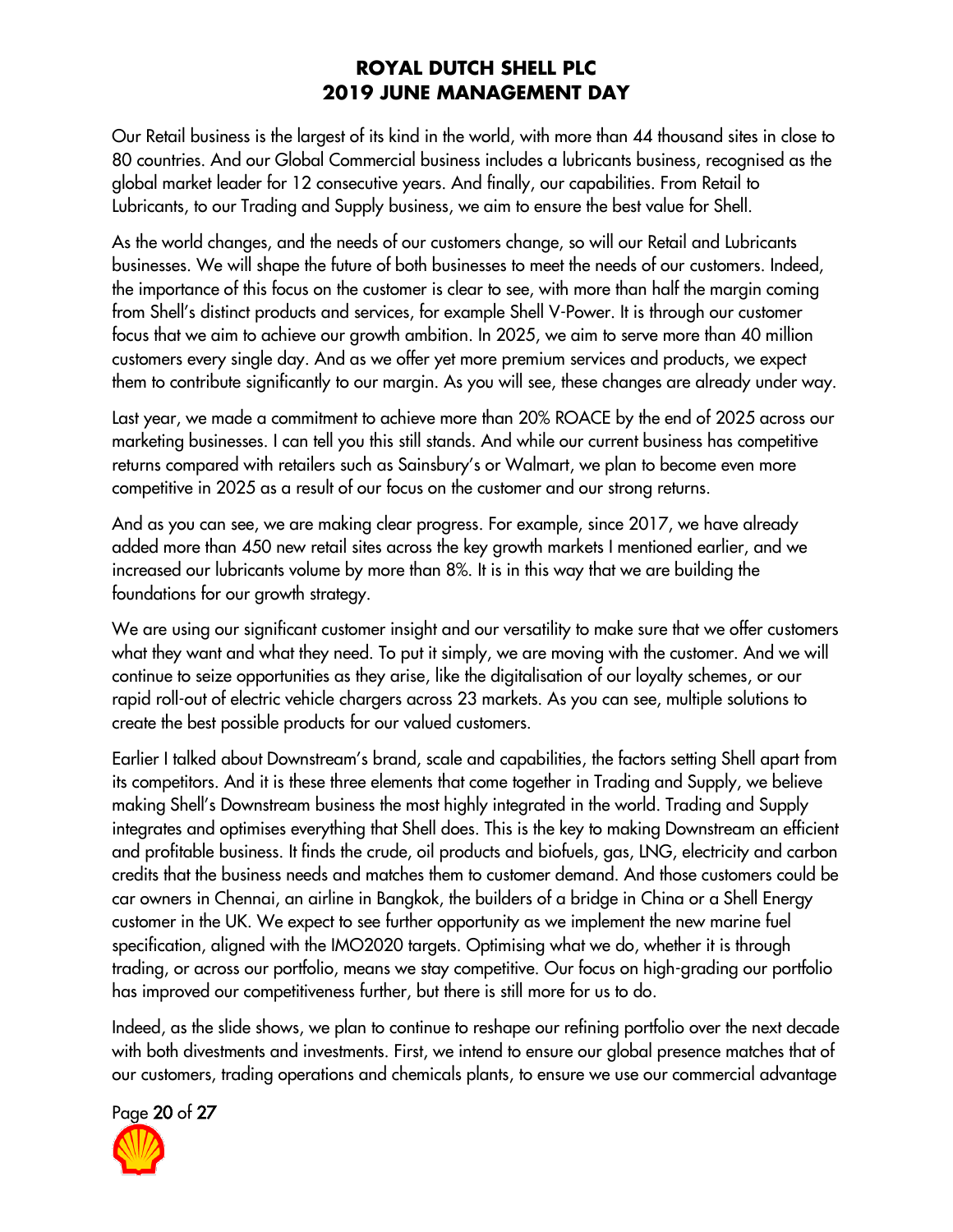at every stage of the Downstream business. Second, we intend to ensure the remaining portfolio delivers resilient returns. As you can see here, when benchmarked, our refining portfolio was in the third quartile for its non-energy cash costs. This not good enough to generate the returns we aspire to and we have worked to identify material potential savings via our cost improvement programme, that will put us on a path to second quartile. This we feel offers the most efficiency and sustainable running of our operations. So, let me show you what this means in financial terms for Oil Products.

The competitive strengths I highlighted earlier are allowing our Oil Products business to deliver on the commitments I outlined at last year's Downstream Open House event. Oil Products has delivered sustainable and resilient cash flow from operations excluding working capital movements over the last 3 years, representing a ROACE at the end of 2018 of 11%. With our competitive returns contributing to our world-class investment case, our current growth in marketing is on track to deliver our aims in 2025, which shifts our capital employed more towards this part of the business. And together with our integrated Trading and Refining portfolio, we are on course to meet our ROACE target of more than 15% and our organic free cash flow target of \$8-9 billion by the end of 2025.

Let me now briefly recap on Oil Products. Oil Products is a key component of Shell's world-class investment case. We intend to seize the opportunities presented by the global trends in energy, mobility and digitalisation to continue to meet the needs of our customers. And we plan to do this thanks to our unique strengths in brand, scale, and capabilities. But it is also important to remember that sitting alongside our Marketing, and Refining and Trading businesses, is our Chemicals business, which we also expect to help Downstream deliver transformational growth, in a lower carbon future.

I have talked about the unique strengths of Oil Products, how it is integral to Shell's strategic ambitions and how we are adapting and growing in a time of change. Now, I would like to focus on Chemicals. Petrochemicals are vital to our evolving modern society. In our offices, cars and homes, while we are at work and while we relax, we continue to increase our use of products that begin life as petrochemicals. Economic growth drives demand in petrochemicals, and you can see this on the slide. The desire of consumers and societies for lower-carbon solutions will also increase that demand. Many finished products made from petrochemicals use fewer resources and have a lower environmental impact than the glass, paper or metal products they replace. Efficient insulation, synthetic textiles and low-temperature detergents, for instance, all save energy and reduce  $CO<sub>2</sub>$ emissions. We expect the Chemicals business to help Shell to thrive through the energy transition. The fundamentals and the benefits of this business are strong.

As societies increase their recycling rates and use fewer single-use plastics, I am often asked if this will have an impact on the petrochemicals industry. And my answer is this, while these trends are expected to reduce petrochemical demand in specific areas, packaging is just one outlet for plastics, and single-use packaging is one subset of that. In fact, demand for the core product, the plastic resin, is set for strong growth even in a future of extremely high recycling rates for single-use packaging. Shell very much shares concerns about the impact of discarded plastics on the environment. Plastic waste is the issue. Plastics belong in our homes, hospitals and schools, not in our oceans, rivers and landscapes. This is a problem that requires collaboration across the whole of society. And that is why

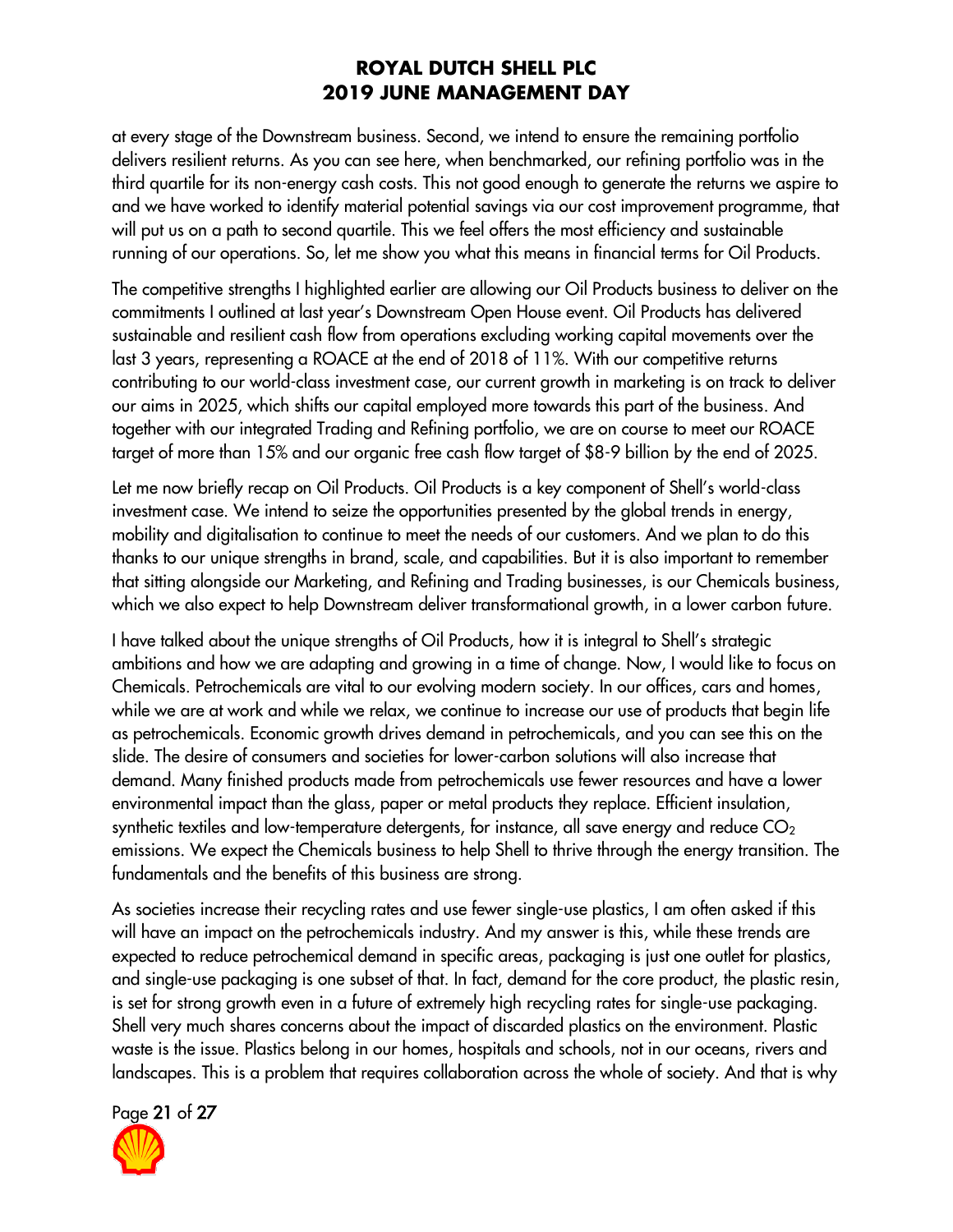Shell is proud to be a founding member of the Alliance to End Plastic Waste. This is a new, crosssector organisation with a clear mission to help to end plastic waste in our environment.

So, what is it that sets our Chemicals business apart and makes it competitive? First, we have an advantage when it comes to feedstock. Ours comes from local sources, under long-term contracts. For example, our Pennsylvania plant will use ethane feedstock sourced from shale gas producers in the Marcellus and Utica basins. Second, is our proximity to key markets. In our Nanhai joint venture with CNOOC in China's Guangdong Province, we doubled the site's cracking and styrene capacity last year to access the large and growing Chinese demand. And finally, our use of technology sets us apart. We have recently started up the fourth alpha olefins, or AO unit, at our Geismar facility in Louisiana. This makes it the largest AO-producing site in the world, and this new unit was built using Shell proprietary technology. All of these three projects are highly competitive and are the pillars of our cash growth commitments to the end of 2025, representing 75% of our projected cash growth, in fact. And I am pleased to confirm that we plan to continue to grow, with a healthy series of options we can choose from for future growth projects.

So, the growth of our Chemicals business is based on solid foundations. Our strong underlying business has an organic free cash flow that is funding our capital growth programme, enabling us to build the Chemicals business of the future. And, as we see our projects move into operations, we expect to see cash flow growth, enabling us to deliver on our commitments of \$5-6 billion cash flow from operations and \$2-3 billion organic free cash flow by 2025, representing a ROACE of around 15%.

But that is the not the end of our investment in this business. We plan to continue to invest \$3-4 billion per year through the next decade. This is expected to ensure continued growth, focused on the areas where we see further opportunity to use our strengths and our proximity to markets.

I have highlighted where we believe economic growth will continue well into the 2030s, and that petrochemicals growth exceeds economic growth. But there is an opportunity to be part of a larger growth market in chemicals. Building on our existing differentiators and evolving these by an increased focus on our natural strengths of technology and the Shell brand, we believe we can expand our business into selected performance chemicals, which are customised products that influence the performance of the end product and require deeper customer intimacy. This is an exceptional opportunity to make the Chemicals business even stronger. But as I have said, this is an opportunity, one that we will appraise as we continue to grow our business into the 2020s. So, I hope you agree that there are exciting times ahead in the whole of Downstream.

With that, I would now like to hand you back over to Maarten. Thank you.

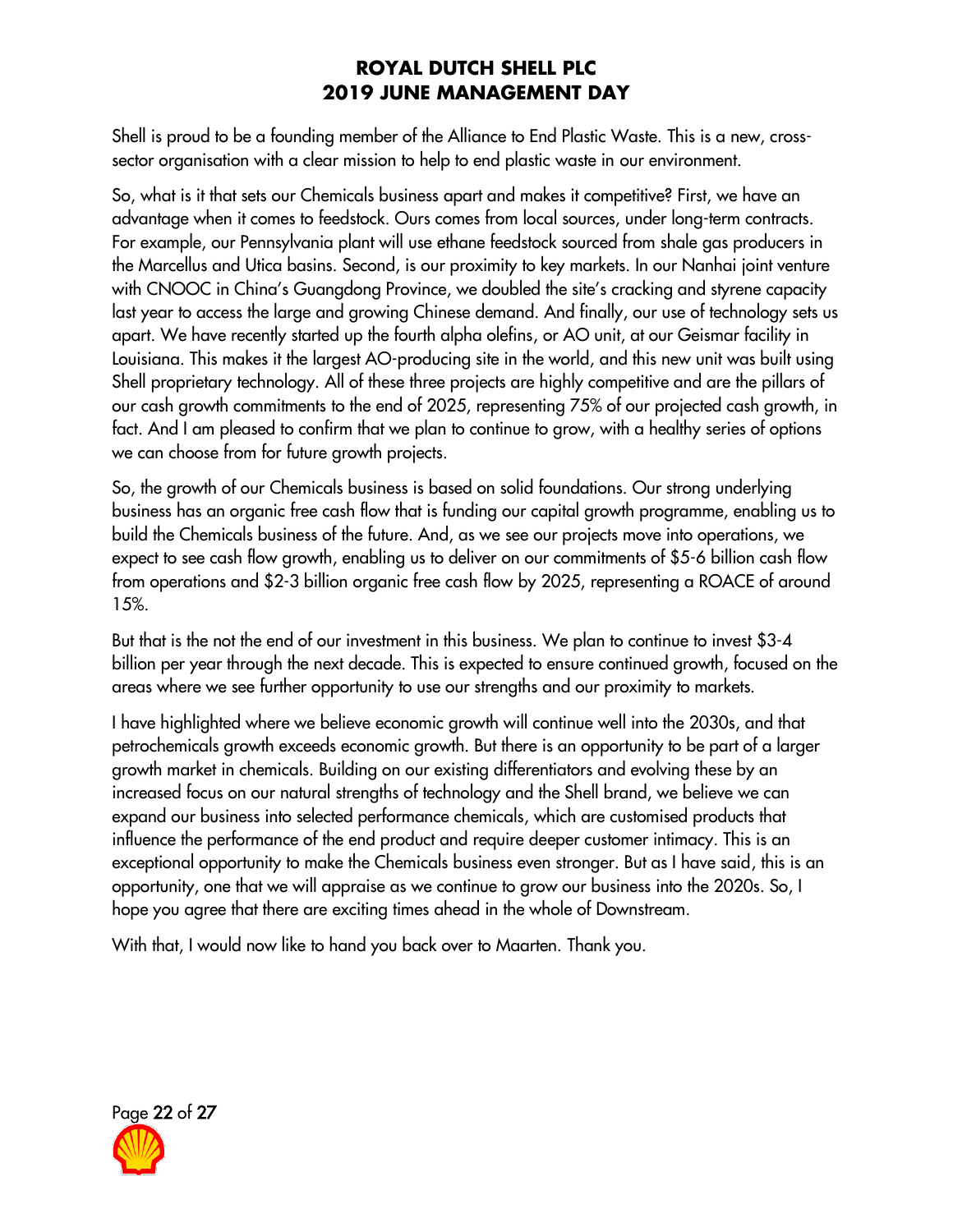

Thanks John. It has been three years since we launched our New Energies business. We have been growing this business, making modest investments and testing out new business models to deliver competitive returns to support our world-class investment case. We focus on two key areas, New Fuels and Power. New fuels includes biofuels, which can help reduce  $CO<sub>2</sub>$  emissions and air pollution from transport. Today, Shell is already one of the world's largest blenders and distributors of lower carbon biofuels through our Raízen joint venture. In addition, we are also developing advanced

biofuels, which produce fuels from feedstocks such as wastes or inedible crops, and we do this in collaboration with third parties. We see returns for biofuels in the order of 15% or higher. Hydrogen also has a role in our portfolio, as a clean fuel for light and heavy transport in fuel-cell electric cars, trucks and ships, as a feedstock for industry, and over time as a way to store electricity seasonally or move it across the globe. Here we partner with original equipment manufacturers (OEMs), governments, and others. We are building hydrogen filling stations in places like Germany, the UK, and in California. The pace at which we proceed in New Fuels depends on developments in technology, the regulatory framework, and demand. We are positioning to scale up when the time is right. New Energies will continue to lead the development and deployment of advanced biofuels projects, but the related investment will be reported under Oil Products from 2020. And Power will be an emerging theme. This could be a significant business for Shell. It has the scale and longevity that aligns well with Shell, and could one day sit alongside our oil, gas, and chemicals business. We are not interested in this business because of the returns that the utility industry traditionally delivers. Instead, we believe we can build a modern integrated power business that delivers returns of 8-12% when on stream. We see potential for profitable involvement across almost the entire integrated power system, from supplying power and related services directly to customers, to buying, selling, trading and optimising it, to lower carbon generation. Our core markets of interest are in Northwest Europe, the USA, and Australia, where customers want lower-carbon alternatives, where governments are taking action to promote decarbonisation of power, and where people are willing to pay a fair price for cleaner power. Beyond these markets we may be involved in select markets where the opportunity makes sense or where we may have distinct adjacent in-country positions. Let us talk about that in more detail, starting with an overview of the macro environment.

The world's demand for energy is rising, and society expects this to be met in a clean way. As part of a move to realise the ambitions of Paris, we will see deep electrification of the global energy system. That will require strong growth in renewables like solar and wind to complement traditional fuels for sectors where molecules are still needed. In fact, natural gas will complement renewables. Together, both have a critical role to help meet increased demand while lowering greenhouse gas emissions, the combination offers a reliable, flexible and cost-effective pathway to a lower-emissions energy system. And this is what we see many of our customers demanding. Developments in technology spark new products, services, and business models that offer rent to companies with a strong brand and an ability to deliver integrated energy solutions. And, while the pace of change and exact

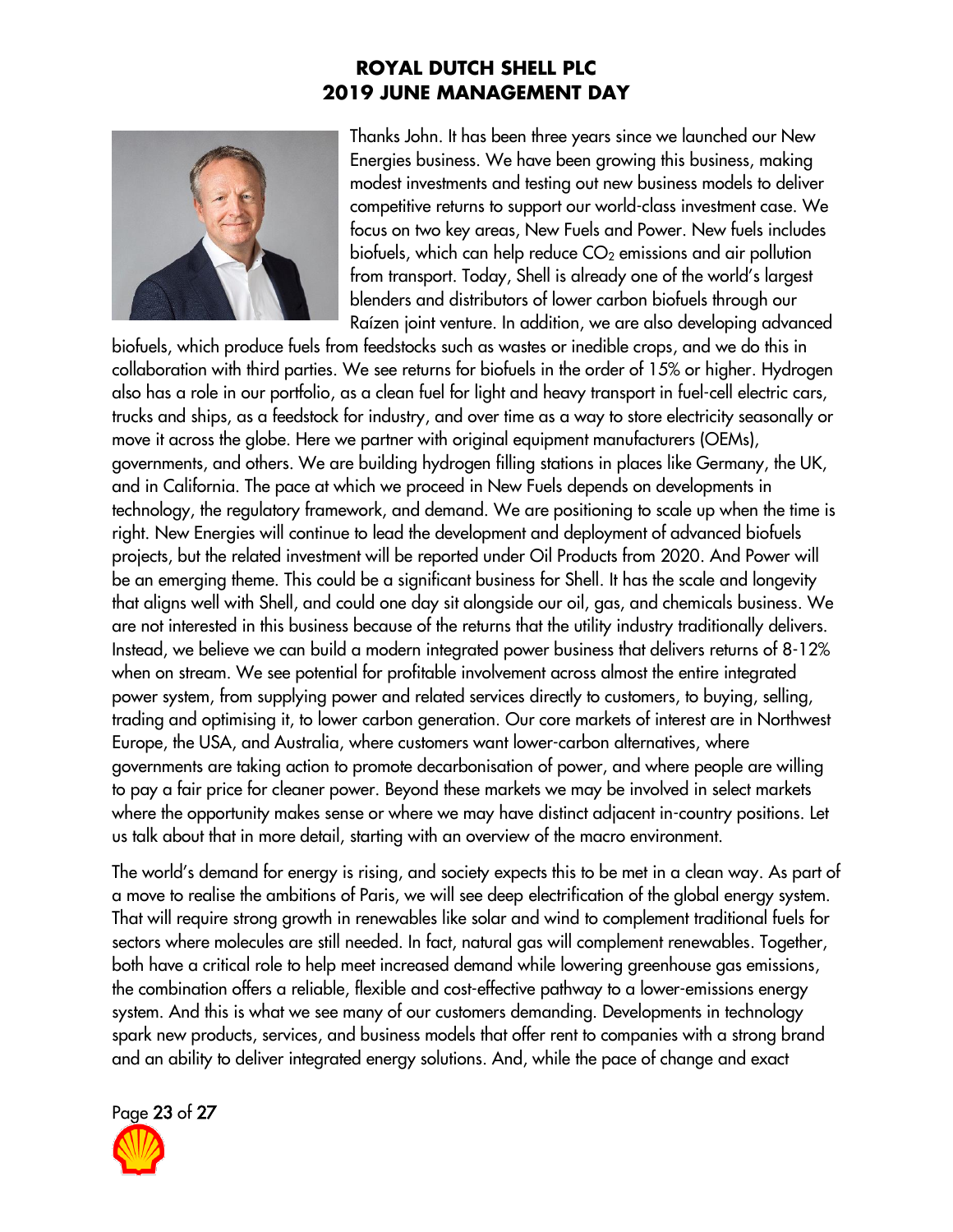solution may vary for the different markets, we expect to see growing value pools in this important segment of the energy system, presenting a commercial opportunity for a company such as ours.

We see opportunity as the traditional power business is changing, with a fundamental shift in power markets, competition, and regulations. From what used to be the relatively straightforward delivery of an electron from a centralised stable supply source to a customer, with predictable demand and modest financial reward for the investors.

To a more intricate system with more risk, volatility, complexity and more customer intimacy. Hence the potential for higher returns And, this is because the system is growing fast, becoming more interconnected and more complex. Customers of the future will have more choice driven by technology and we can expect to see increasing intermittent demand from charging and heating and cooling. And of course, there will be intermittent supply such as from solar and wind power, and the rise of distributed energy resources and storage solutions and more. This transformation is disrupting incumbents and challenging their business models, creating opportunity for new entrants. And with this, we see new value pools being created in this integrated system. We see the potential for higher returns at the customer end, helped by new capital-light business models such as EV charging and smart energy services. Trading will sit at the heart of our integrated approach and be an important source of value. And we will be involved in generating electricity, with assets, where this adds portfolio value and where the returns meet our criteria, with a preference to be asset-light and buy the balance from other producers.

Over the past few years, we have started assembling the building blocks. Let me highlight some of these. On the customer side, we have existing business and customer relations with all four customer segments, and recently acquired retailers like MP2 in the USA and First Utility in the UK, which we rebranded to Shell Energy. And you may have noticed we have teamed up with PGGM to explore the joint acquisition of Eneco, a Dutch sustainable energy provider that would give us access to more customers and a modern generation portfolio. We also have invested in sonnen, a leader in smart battery storage systems. We joined IONITY, which provides charging along major European highways and acquired New Motion and Greenlots giving us scalable positions in EV charging in Europe and in the USA. Now we are looking to bring these together, for example by offering our Shell Energy customers energy solutions to charge their electric vehicle along major highways or at various charging points, in addition to providing them with 100% renewable electricity. On generation, we have a position with onshore wind and are expanding offshore through Borselle in the Netherlands and with acreage we secured in the USA. And in solar, we have acquired an interest in Silicon Ranch in the USA and Cleantech Solar in Asia which has increased our solar generation capabilities.

We bring several competitive advantages that we can draw on to drive returns in this business. First, power markets are local, and we have a legacy of over 100 years of experience and are operating in 70 plus countries, where we understand these markets and are a trusted partner to governments, regulators, and local communities. Second, we have the strongest brand amongst all energy companies and have an edge when it comes to marketing and customer intimacy. Shell serves

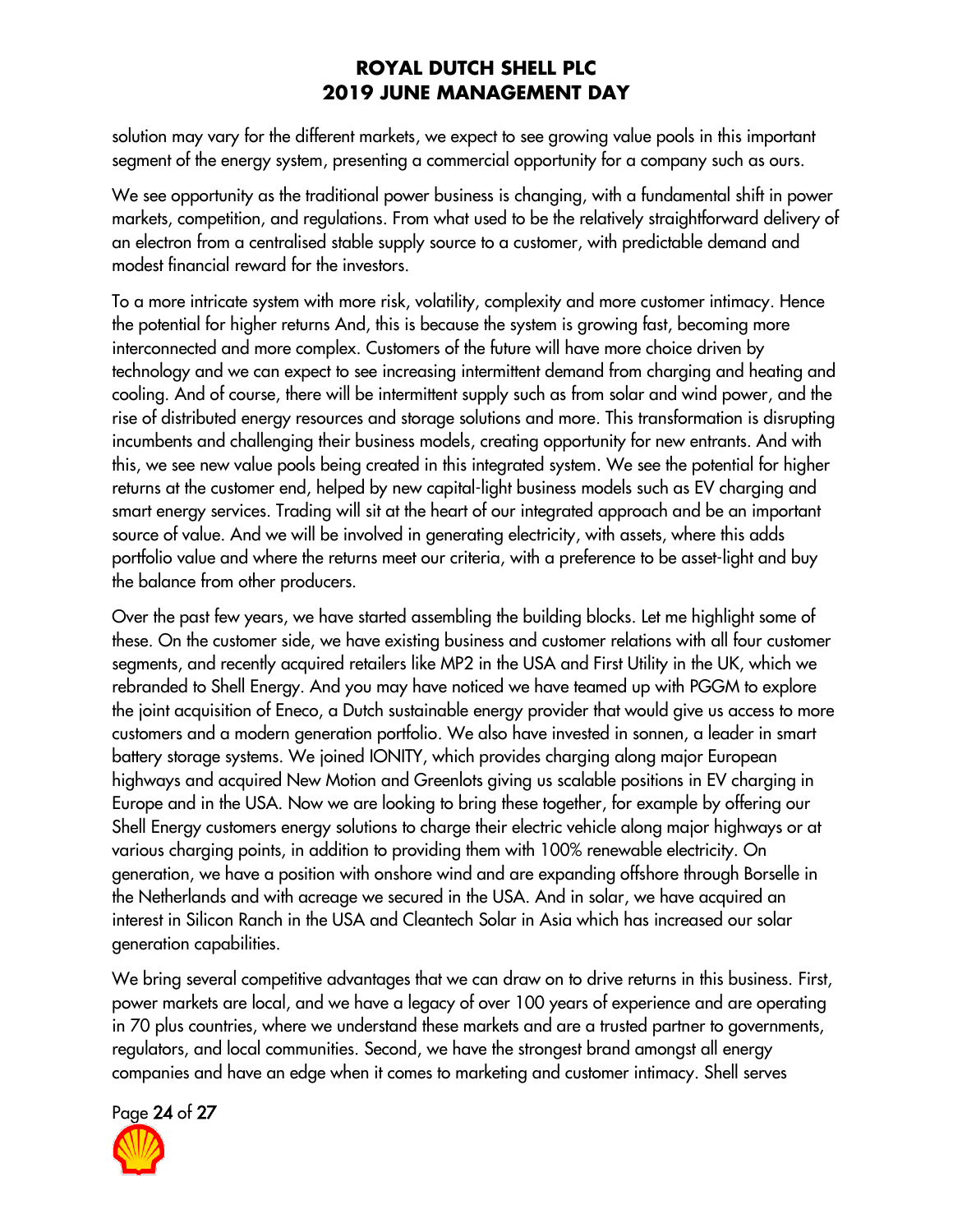hundreds of millions of unique customers per year, many of whom will be turning to power to decarbonise their energy usage. With this, we can provide integrated offerings to our customers, for example in the US we supply General Motors with fuels and lubricants and now we are one of their major power suppliers. We have a well-established trading business and market expertise. In North America we are the third largest power trader and from this we have expanded into Europe, Brazil, Japan, and Australia. Furthermore, we have deep technical expertise, can deliver major projects and manage risks. We have a large asset base that consumes substantial amounts of power. For example, at our Moerdijk refinery we have installed solar panels to support some of our power needs, our assets give us an opportunity to de-risk at scale. These are just some of the advantages we see that will help drive stronger, competitive returns from this business.

So, as you can see, we have been growing this business over the past few years, but from different starting points. In retail, we added some 750,000 customers and could add more. Our trading business, as I mentioned earlier, is already quite sizeable. We have further expanded it and see more room for growth. And, lastly, we have been scaling up our renewable generation capacity. Now, while we have big aspirations, we are investing with care and will remain disciplined in how we commit resources and funding to this business. Since setting up New Energies in 2016, we have invested around \$1.6 billion to date in Power and New Fuels. And as we continue to ramp up this business, we could see an increase of our power cash capex, averaging \$2-3 billion per year from 2021 to 2025. This ramp-up in cash capex is subject to a few criteria. First, that the business demonstrates a path to being self-funding by 2030. Second, our investments must meet certain financial milestones that we establish. And last, as we have said many times now, we must deliver returns in the 8-12% range for our onstream integrated power business. And, starting in 2021, we will provide additional financial disclosures for Power. As we develop these lower-carbon products, we are seeing the pull from our customers, and, increasingly, a commitment from regulators. This is the perfect combination to develop a growing, profitable low-carbon business, and we are determined to be a leader in that process. And, with that, let me hand back to Ben.



Thank you Maarten. We have covered a lot of ground today, let me close. To summarise the headlines for you. Long-term confidence in our portfolio, increased organic free cash flow outlook, more potential for distributions to shareholders. All this together with the ambition to stay on the right side of history. With that let's move to a short Q&A. Jessica will join me for this. Let's keep this at the high level, and there will be plenty of time for your more detailed questions and discussion in the break-out Q&A panels.

------------------ END ------------------

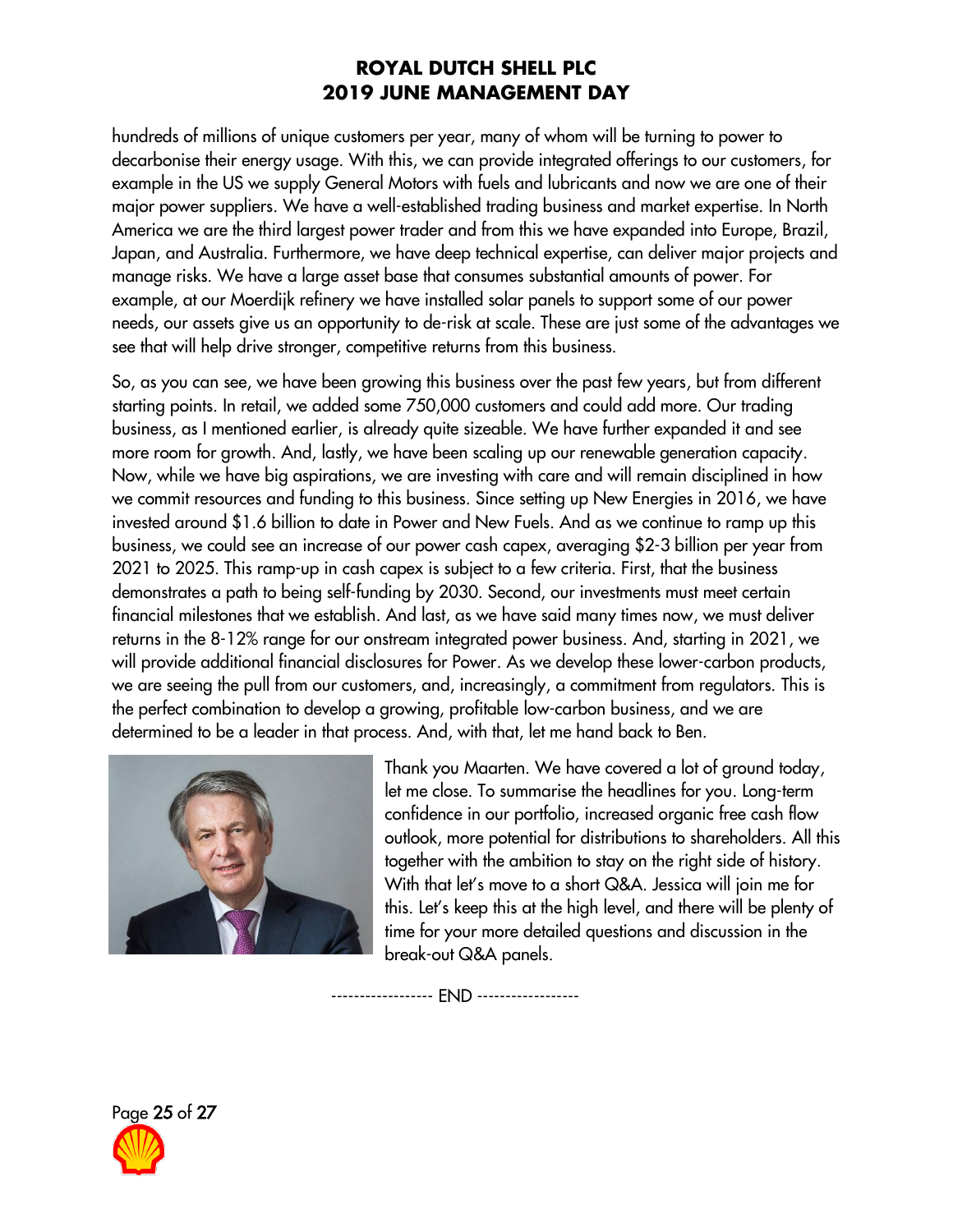**ROYAL DUTCH SHELL PLC**

**June 4TH AND 5 TH 2019**

**[WWW.SHELL.COM/IR](http://www.shell.com/ir)**

#### **DEFINITIONS AND CAUTIONARY NOTE**

NOT FOR RELEASE, PRESENTATION, PUBLICATION OR DISTRIBUTION IN WHOLE OR IN PART IN, INTO OR FROM ANY JURISIDICTION WHERE TO DO SO WOULD CONSTITUTE A VIOLATION OF THE RELEVANT LAWS OF SUCH JURISDICTION.

Reserves: Our use of the term "reserves" in this presentation means SEC proved oil and gas reserves. Resources: Our use of the term "resources" in this presentation includes quantities of oil and gas not yet classified as SEC proved oil and gas reserves. Resources are consistent with the Society of Petroleum Engineers (SPE) 2P + 2C definitions.

This presentation contains the following forward-looking Non-GAAP measures: Organic Free Cash Flow, Free Cash Flow, Capital Investment, CCS Earnings, CCS Earnings less identified items, Gearing, Underlying Operating Expenses, ROACE, Capital Employed and Divestments. We are unable to provide a reconciliation of the above forward-looking Non-GAAP measures to the most comparable GAAP financial measures because certain information needed to reconcile the above Non-GAAP measure to the most comparable GAAP financial measure is dependent on future events some which are outside the control of the company, such as oil and gas prices, interest rates and exchange rates. Moreover, estimating such GAAP measures consistent with the company accounting policies and the required precision necessary to provide a meaningful reconciliation is extremely difficult and could not be accomplished without unreasonable effort. Non-GAAP measures in respect of future periods which cannot be reconciled to the most comparable GAAP financial measure are calculated in a manner which is consistent with the accounting policies applied in Royal Dutch Shell plc's financial statements. The presented 2020 outlook is an average for 2019-2021. The presented 2025 outlook is an average for 2024-2026. All forward-looking numbers are on an IFRS 16 basis unless stated otherwise. 2020 presented organic free cash flow range of \$28-33 billion is equivalent to \$25-30 billion on an IAS 17 basis. 2020 presented cash capex range of \$24-29 billion is equivalent to the previous outlook of \$25-30 billion capital investment on an IAS 17 basis. Presented earnings is clean CCS earnings excluding identified items unless stated otherwise. Presented ROACE (return on average capital employed) is clean CCS ROACE unless stated otherwise. Historical ROACE for individual segments presented as reported (not restated for Q1 2019 definition change). Shareholder distributions include cash dividends and potential share buybacks. The financial measures provided by strategic themes represent a notional allocation of ROACE, capital employed, capital investment, free cash flow, organic free cash flow and underlying operating expenses of Shell's strategic themes for the purpose of Management Day presentations. Shell's segment reporting under IFRS 8 remains Integrated Gas, Upstream, Downstream and Corporate.

Also, in this presentation we may refer to Shell's "Net Carbon Footprint", which includes Shell's carbon emissions from the production of our energy products, our suppliers' carbon emissions in supplying energy for that production and our customers' carbon emissions associated with their use of the energy products we sell. Shell only controls its own emissions. But, to support society in achieving the Paris Agreement goals, we aim to help such suppliers and consumers to likewise lower their emissions. The use of the term Shell's "Net Carbon Footprint" is for convenience only and not intended to suggest these emissions are those of Shell or its subsidiaries.

This presentation contains data and analysis from Shell's new Sky scenario. Unlike Shell's previously published Mountains and Oceans exploratory scenarios, the Sky scenario is based on the assumption that society reaches the Paris Agreement's goal of holding the rise in global average temperatures this century to well below two degrees Celsius (2°C) above pre-industrial levels. Unlike Shell's Mountains and Oceans scenarios, which unfolded in an open-ended way based upon plausible assumptions and quantifications, the Sky scenario was specifically designed to reach the Paris Agreement's goal in a technically possible manner. These scenarios are a part of an ongoing process used in Shell for over 40 years to challenge executives' perspectives on the future business environment. They are designed to stretch management to consider even events that may only be remotely possible. Scenarios, therefore, are not intended to be predictions of likely future events or outcomes and investors should not rely on them when making an investment decision with regard to Royal Dutch Shell plc securities.

The companies in which Royal Dutch Shell plc directly and indirectly owns investments are separate legal entities. In this presentation "Shell", "Shell Group" and "Royal Dutch Shell" are sometimes used for convenience where references are made to Royal Dutch Shell plc and its subsidiaries in general. Likewise, the words "we", "us" and "our" are also used to refer to Royal Dutch Shell plc and its subsidiaries in general or to those who work for them. These terms are also used where no useful purpose is served by identifying the particular entity or entities. ''Subsidiaries'', "Shell subsidiaries" and "Shell companies" as used in this presentation refer to entities over which Royal Dutch Shell plc either directly or indirectly has control. Entities and unincorporated arrangements over which Shell has joint control are generally referred to as "joint ventures" and "joint operations", respectively. Entities over which Shell has significant influence but neither control nor